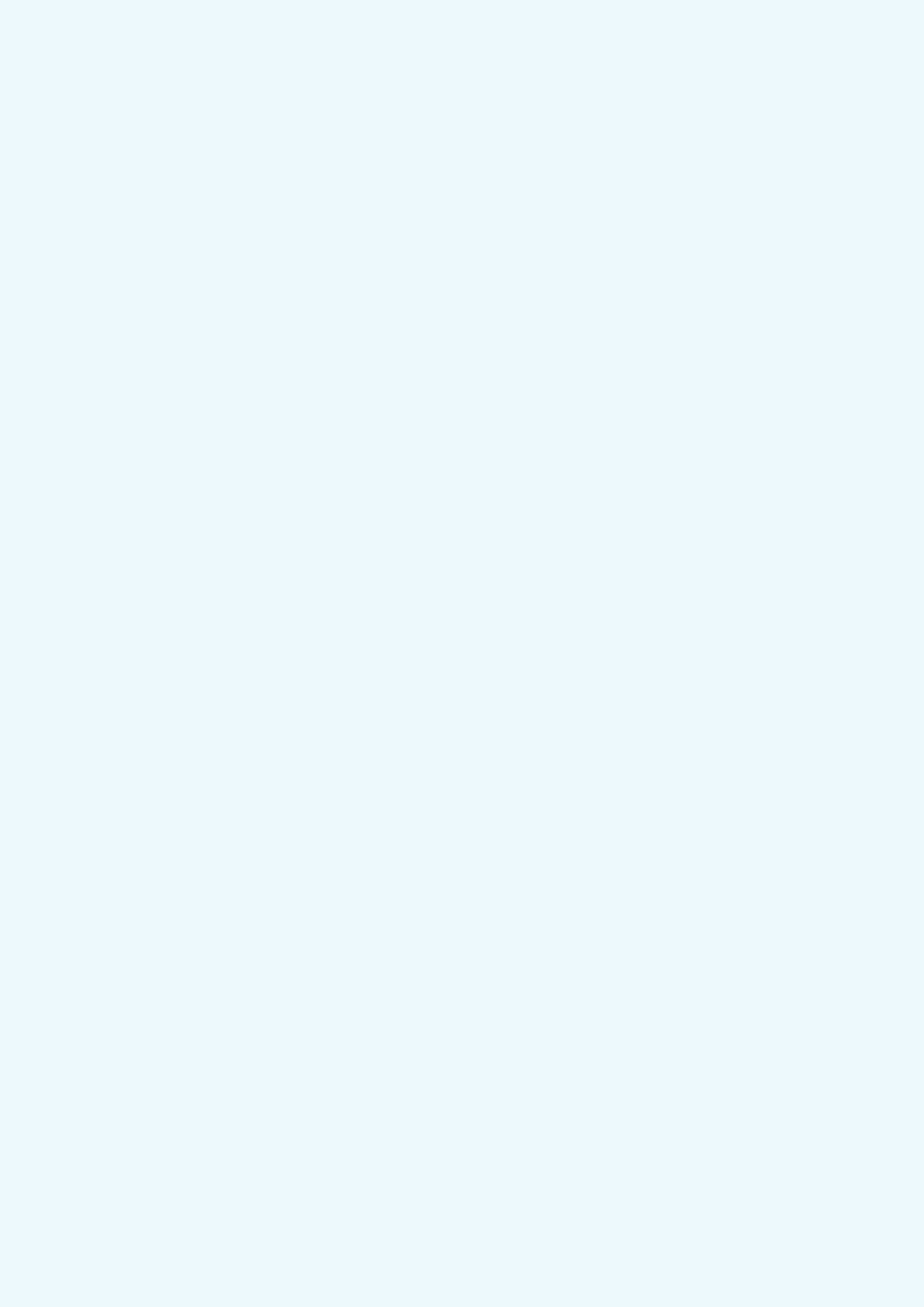

During 2018-19, for administering the relevant Value Added Tax (VAT) laws and rules framed thereunder, the following tax administration was in place:

#### **Chart 2.1: Tax Administration**



#### **2.2 Internal Audit**

The Department has an Internal Audit Wing (IAW) under the charge of the Special Commissioner of Commercial Taxes. He is assisted by one Additional Commissioner of Commercial Taxes, two Senior Joint Commissioners, five Joint Commissioners, two Deputy Commissioners and two Commercial Tax Officers. This Wing conducts scrutiny and detects irregularities in the assessment of VAT cases as well as checks different records and registers to ascertain whether internal control system as envisaged in the Acts and Rules made thereunder are properly followed.

Of the 68 Charge Offices, 17 Circles and 10 Ranges under the Directorate of Commercial Taxes (DCT), West Bengal, the IAW did not plan for internal audit during 2018-19.

#### **2.3 Results of audit**

In 2018-19, test check of the records of 45 units relating to VAT assessments and other records showed under-assessment of tax and other irregularities involving ` 295.14 crore in 735 cases (**Table 2.1).**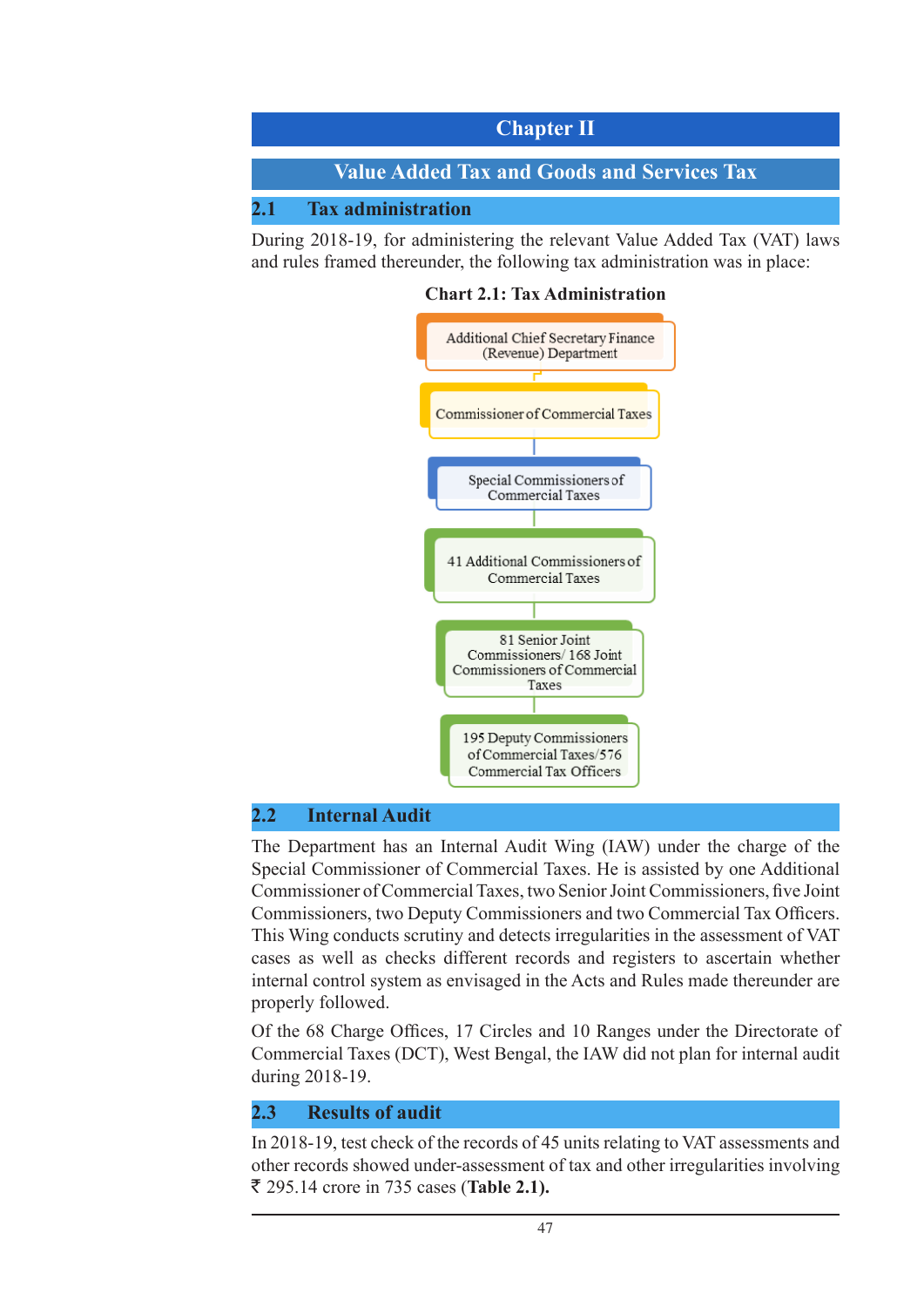|         |                                                                                        |                        | $(3 \nvert n \text{ error})$ |
|---------|----------------------------------------------------------------------------------------|------------------------|------------------------------|
| Sl. No. | <b>Categories</b>                                                                      | <b>Number of cases</b> | <b>Amount</b>                |
| 1.      | Incorrect determination of Contractual Transfer<br>Price (CTP)/Turnover of Sales (TOS) | 292                    | 121.18                       |
| 2.      | Non/short levy of purchase tax/penalty/interest                                        | 217                    | 85.69                        |
| 3.      | Irregular allowance of transfer of goods/Input<br>Tax Credit (ITC)/ remission          | 66                     | 21.74                        |
| 4.      | Application of incorrect rate of tax/ mistake in<br>computation                        | 43                     | 1.53                         |
| 5.      | Others                                                                                 | 117                    | 65                           |
|         | <b>Total</b>                                                                           | 735                    | 295.14                       |

#### **Table 2.1: Results of audit**

During the course of the year 2018-19, the Department accepted under-assessment and other deficiencies in 483 cases amounting to  $\bar{\tau}$  74.87 crore, of which 447 cases involving  $\bar{\xi}$  57.13 crore were pointed out in audit during the year 2018-19 and the rest in earlier years. An amount of  $\bar{\tau}$  70.16 lakh was realised in 42 cases during the year 2018-19.

#### **Compliance Audit**

Audit was conducted in 45 out of 95 units administering Value Added Tax during financial year of April 2018 to March 2019 and in 17 units between January and March 2018. Audit test checked 23,996 out of 39,341 cases assessed in 62 Charge Offices. The cases mentioned in the succeeding paragraphs are those which came to notice in the course of test audit for the period 2018-19 as well as those which came to notice between January and March 2018, but could not be reported in the previous Audit Report. The cases were examined to ascertain the extent of compliance of provisions of the Acts and Rules framed thereunder. The audit findings in 550 cases involving  $\bar{\tau}$  67.10 crore in 42 units are discussed in the following paragraphs:

#### **2.4 Incorrect determination of Turnover of Sales (TOS)**

**The Assessing Authorities (AAs) incorrectly determined turnover of sales**  at  $\bar{\tau}$  **2,487.61** crore instead of  $\bar{\tau}$  **2,775.09** crore in 52 cases. This resulted in short determination of TOS of  $\bar{\tau}$  287.48 crore with consequent short **levy of VAT of**  $\bar{\tau}$  **20.79 crore.** 

In terms of Section 2(55) of West Bengal Value Added Tax (WBVAT) Act, 2003, TOS in relation to any period means the aggregate of the sale prices/ parts of sale prices received/ receivable by a dealer in respect of sales of goods made during such period which remains after making deductions<sup>112</sup> prescribed under the Act. Section 16 of WBVAT Act, 2003 provides applicable rates for levy of VAT on such part of the TOS, which remains after making deductions therefrom as prescribed under the Act. Further, when a dealer imports taxable goods from any place outside West Bengal, he is required to obtain an e-way bill in Form 50A, in respect of transport of such goods. With effect from 01 December 2010, provisions have been made under Rule 110B of the WBVAT

<sup>112</sup> *Sale price of goods, tax on which has been paid on M.R.P.at the time of purchase and Intra-state sales return within six months from the date of sale*.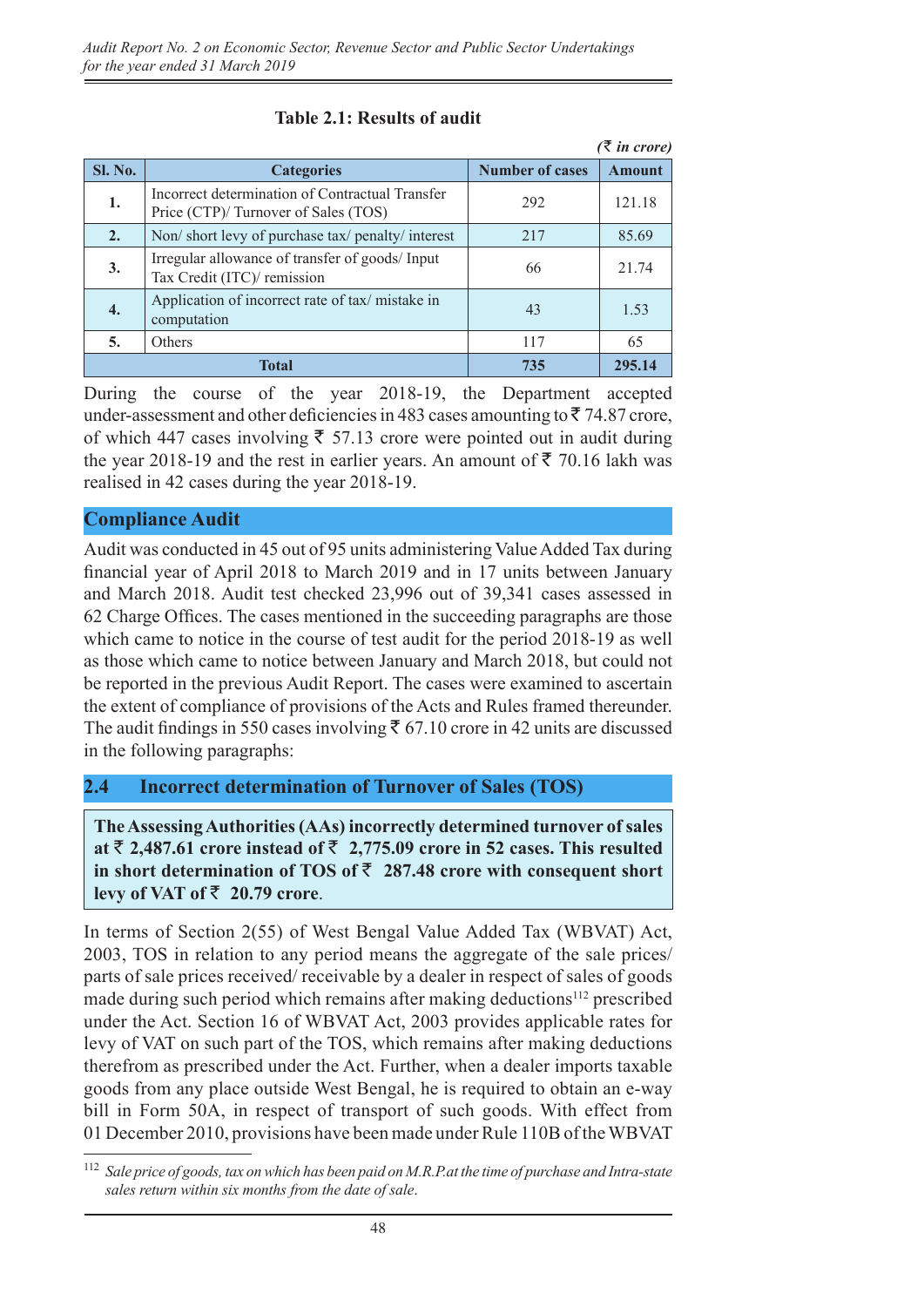*(*` *in crore)*

Rules for selected<sup>113</sup> registered dealers to obtain way bills electronically. Section 42 of the WBVAT Act, 2003 provides that correctness of TOS furnished in returns by the assesse may be verified with reference to the accounts, registers or documents, including those in electronic records maintained or kept by the dealer. Information in respect of TOS and utilisation of way bills is also available in the database of the DCT, which can be accessed through the Information Management for Promotion of Administration in Commercial Taxes (IMPACT), a web based application software developed by DCT for better tax administration.

Audit found that in 52 cases<sup>114</sup>of 49 dealers in 15 Charge Offices, the AAs determined TOS at  $\bar{\tau}$  2,487.61 crore instead of  $\bar{\tau}$  2,775.09 crore. This resulted in short determination of TOS of  $\bar{\tau}$  287.48 crore, with consequent short levy of VAT of  $\bar{\tau}$  20.79 crore as detailed in the following table:

| SI.<br>No. | <b>Nature of irregularity</b>                                                                                                                                                                                                             | No. of<br>cases/no.<br>of dealers | Name of the<br><b>Charge Office</b>                                                                                                                    | <b>TOS</b><br>assessable | <b>TOS</b><br>assessed | <b>TOS</b><br>determined<br>short | <b>VAT</b><br><b>levied</b><br>short |
|------------|-------------------------------------------------------------------------------------------------------------------------------------------------------------------------------------------------------------------------------------------|-----------------------------------|--------------------------------------------------------------------------------------------------------------------------------------------------------|--------------------------|------------------------|-----------------------------------|--------------------------------------|
| (1)        | (2)                                                                                                                                                                                                                                       | (3)                               | (4)                                                                                                                                                    | (5)                      | (6)                    | $(7)=(5-6)$                       | (8)                                  |
| 1.         | TOS based on the value<br>of goods imported from<br>outside West Bengal as per<br>maintained by<br>database<br>DCT and books of accounts<br>of the dealers was higher<br>than that assessed on the<br>basis of returns by the<br>dealers. | 34/31                             | Bhowanipore,<br>Kadamtala, Large<br>Taxpayers Unit<br>(LTU), N S Road,<br>Radhabazar                                                                   | 1,962.96                 | 1,741.9                | 221.06                            | 16.94                                |
| 2.         | Turnover of sales assessed<br>by AAs was short of<br>that shown in books of<br>Accounts.                                                                                                                                                  | 18/18                             | Barrackpore, Bally,<br>Berhampore,<br>Chandney Chawk,<br>Ezra Street, LTU,<br>Midnapore, N<br>S Road, Park<br>Street, Serampore,<br>Shibpore, Siliguri | 812.13                   | 745.71                 | 66.42                             | 3.85                                 |
|            | <b>Total</b>                                                                                                                                                                                                                              | 52/49                             |                                                                                                                                                        | 2,775.09                 | 2,487.61               | 287.48                            | 20.79                                |

**Table 2.2: Incorrect determination of TOS**

In the cases pointed out in the table, the concerned AAs did not verify the correctness of the declared TOS with reference to the other records and the discrepancies were overlooked during assessment. This resulted in under assessment of TOS and short levy of tax of  $\bar{\mathfrak{g}}$  20.79 crore.

After this was pointed out (between January 2018 and March 2019), 11 Charge Offices, while accepting the audit observations in 19 cases involving  $\bar{\tau}$  1.66 crore, stated (between February 2018 and July 2019) that:

<sup>113</sup> *Registered dealers who are required to furnish returns quarterly and electronically transmitting data in the returns.*

<sup>114</sup> *Assessed between June 2015 and October 2017 for assessment periods between 2012-13 and 2014-15*.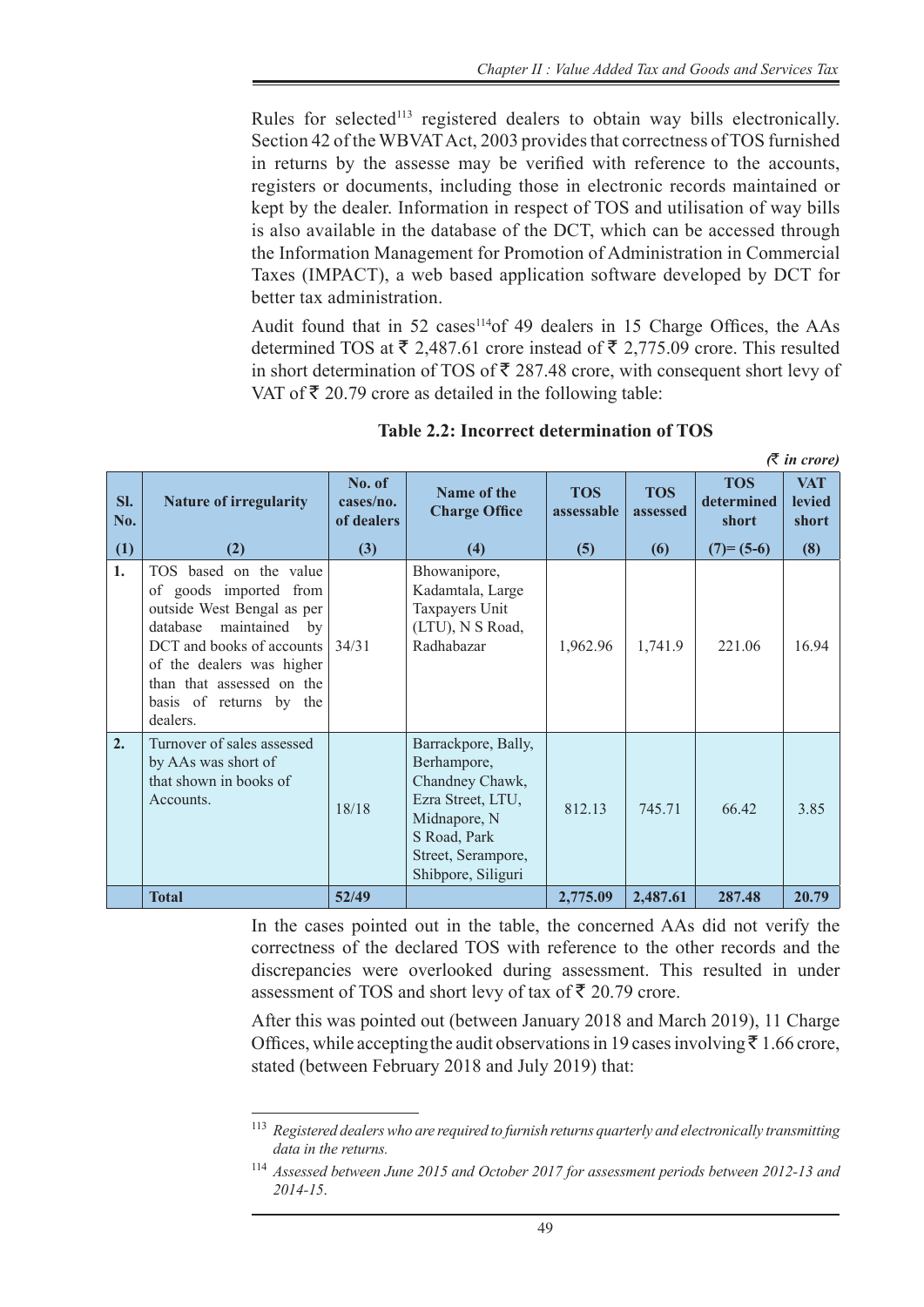- Proposal for *suo motu* revision of the cases had been sent to higher authorities in 11 cases involving  $\bar{\tau}$  1.25 crore, and
- Necessary actions were being taken in eight cases involving  $\bar{\tau}$  41.43 lakh.

However, no report on realisation of tax was furnished. In the remaining 33 cases, the Charge Offices did not furnish any reply (December 2020). The matter was reported to the Government in March 2020, followed by a reminder in October 2020. Reply was awaited (December 2020).

#### **2.5 Irregular allowance of input tax credit**

**In 59 cases of 57 dealers, the AAs allowed Input Tax Credit (ITC) of**  ` **35.17 crore instead of** ` **13.43 crore admissible to the dealers. This**  resulted in irregular allowance of ITC of  $\bar{z}$  21.74 crore.

Section 22 of the WBVAT Act 2003 read with Rules 20 and 23 of the WBVAT Rules, 2005 prescribe that a registered dealer can avail benefits of Input Tax Credit (ITC) to the extent of tax paid or payable by him in respect of purchase of taxable goods from registered dealers of West Bengal. Any amount of ITC, which remains in excess at the end of assessment period, shall be carried over to the next assessment period. Further, ITC shall not be allowed where original tax invoice has not been issued by the selling dealer from whom the goods are purported to have been purchased. Excess of ITC beyond admissible amount shall be reversed.

Audit observed that in 59 cases of 57 dealers in 25 Charge Offices, the AAs allowed ITC of  $\bar{\mathfrak{g}}$  35.17 crore. The dealers were, however, eligible for ITC of  $\bar{\xi}$  13.43 crore only. This resulted in irregular allowance of ITC of  $\bar{\xi}$  21.74 crore as detailed in the following table:

|                   |                                                                                                                                       |                                                                                                                                                    |                                    |                                     |                                | $(3 \nvert n \text{ error})$                        |
|-------------------|---------------------------------------------------------------------------------------------------------------------------------------|----------------------------------------------------------------------------------------------------------------------------------------------------|------------------------------------|-------------------------------------|--------------------------------|-----------------------------------------------------|
| SI.<br>No.<br>(1) | <b>Nature of irregularity</b><br>(2)                                                                                                  | <b>Name of Charge Office</b><br>(3)                                                                                                                | No. of<br>cases/<br>dealers<br>(4) | <b>ITC</b><br><b>ALLOWED</b><br>(5) | <b>ITC</b><br>allowable<br>(6) | <b>ITC</b><br>allowed in<br>excess<br>$(7) = (5-6)$ |
| 1.                | ITC was allowed on<br>purchases made from dealers<br>whose registration certificates<br>were cancelled before<br>purchases were made. | Belgachia, Ezra Street,<br>Kadamtala, Radhabazar,<br><b>Strand Road</b>                                                                            | 7/7                                | 0.3                                 | Nil                            | 0.3                                                 |
| 2.                | ITC was allowed on<br>purchases made from dealers<br>who did not show any sale in<br>their returns.                                   | Ballygunge, Barrackpore,<br>Beliaghata, Bhawanipore,<br>Fairlie Place, LTU,<br>Maniktola, Midnapore,<br>Postabazar, Salt Lake,<br>Siliguri, Tamluk | 23/22                              | 5.73                                | N <sub>il</sub>                | 5.73                                                |
| 3.                | ITC was allowed on claim<br>of purchases higher than the<br>sales disclosed by selling<br>dealers.                                    | Bally, Beliaghata,<br>Burdwan, Krishnanagar,<br>LTU, Manicktola, Salt<br>Lake, Siliguri                                                            | 16/15                              | 2.24                                | 1.42                           | 0.82                                                |

#### **Table 2.3: Irregular allowance of ITC**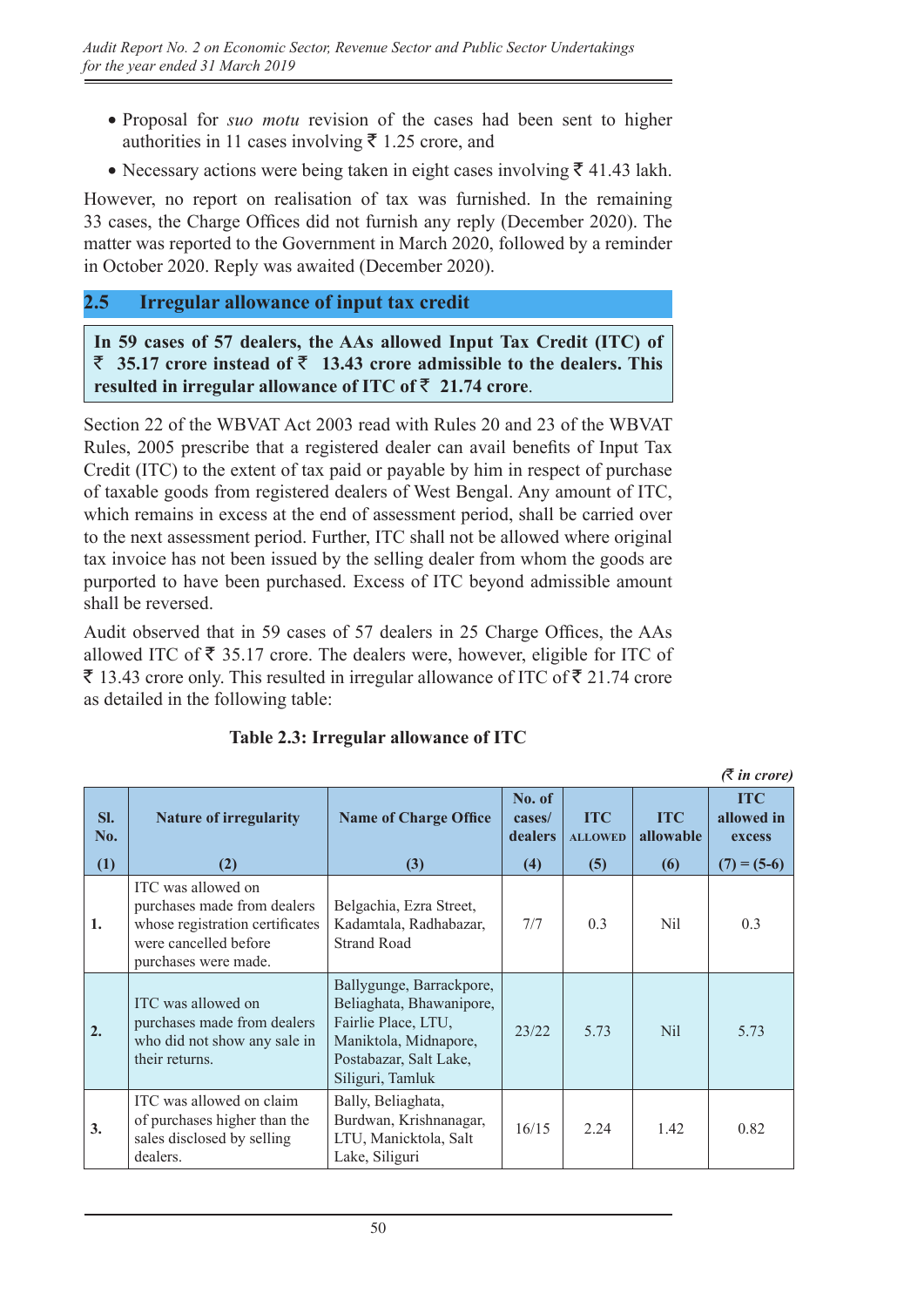| SI.<br>No.       | <b>Nature of irregularity</b>                                                                                                                                                                                                | <b>Name of Charge Office</b>                  | No. of<br>cases/<br>dealers | <b>ITC</b><br><b>ALLOWED</b> | <b>ITC</b><br>allowable | <b>ITC</b><br>allowed in<br>excess |
|------------------|------------------------------------------------------------------------------------------------------------------------------------------------------------------------------------------------------------------------------|-----------------------------------------------|-----------------------------|------------------------------|-------------------------|------------------------------------|
| (1)              | (2)                                                                                                                                                                                                                          | (3)                                           | (4)                         | (5)                          | (6)                     | $(7) = (5-6)$                      |
| $\overline{4}$ . | Claim of ITC brought<br>forward from previous<br>assessment period by a dealer<br>was allowed by AA despite<br>the fact that the dealer did not<br>have any ITC to be carried<br>forward from previous<br>assessment period. | Radhabazar                                    | 1/1                         | 0.28                         | Nil                     | 0.28                               |
| 5.               | The AA allowed ITC as<br>brought forward from<br>previous assessment period,<br>though the dealer did not<br>have such claim of ITC in his<br>returns.                                                                       | Siliguri                                      | 1/1                         | 0.11                         | <b>Nil</b>              | 0.11                               |
| 6.               | Net ITC was allowed excess<br>in assessment.                                                                                                                                                                                 | Asansol, Bally,<br>Berhampore, Siliguri, Suri | 7/7                         | 9.27                         | 7.94                    | 1.33                               |
| 7.               | Claim of ITC was allowed by<br>the AA on purchases made by<br>the dealer that did not have<br>valid invoices.                                                                                                                | LTU, Park Street                              | 3/3                         | 17.19                        | 4.05                    | 13.14                              |
| 8.               | ITC was reversed short in<br>assessment.                                                                                                                                                                                     | Behala                                        | 1/1                         | 0.05                         | 0.02                    | 0.03                               |
|                  | <b>Total</b>                                                                                                                                                                                                                 | 59/57                                         | 35.17                       | 13.43                        | 21.74                   |                                    |

After this was pointed out (between January 2018 and March 2019), the Berhampore Charge Offices intimated (July 2019) realisation of  $\bar{\tau}$  4.06 lakh out of  $\bar{\tau}$  11.71 lakh in one case. Eighteen Charge Offices, while accepting the audit observations in 41 cases involving  $\bar{\tau}$  7.78 crore, stated (between February 2018 and September 2019) that:

- Proposal for *suo motu* revision had been/ were being sent to higher authorities in 10 cases involving  $\bar{\tau}$  1.45 crore;
- Proposals had been sent to higher authorities to re-open 13 cases involving  $\overline{5}$  4.52 crore;
- Necessary action would be taken in 13 cases involving  $\bar{\tau}$  75.33 lakh;
- In one case involving  $\bar{\xi}$  2.93 lakh, where the dealer's ITC did not match the seller's return, the dealer agreed to reverse the ITC and paid tax on such amount;
- Assessment proceedings had been initiated in three cases involving  $\bar{\bar{\xi}}$  one crore; and
- Revised demand notice had been issued after *suo motu* revision in one case involving  $\bar{\bar{\xi}}$  2.08 lakh.

However, report on levy and realisation of tax in the 41 cases were yet to be furnished. In the remaining 17 cases involving  $\bar{\bar{\tau}}$  13.84 crore, the Charge Offices did not furnish any reply (December 2020). The matter was reported to the Government in February 2020 followed by a reminder in October 2020. Reply was awaited (December 2020).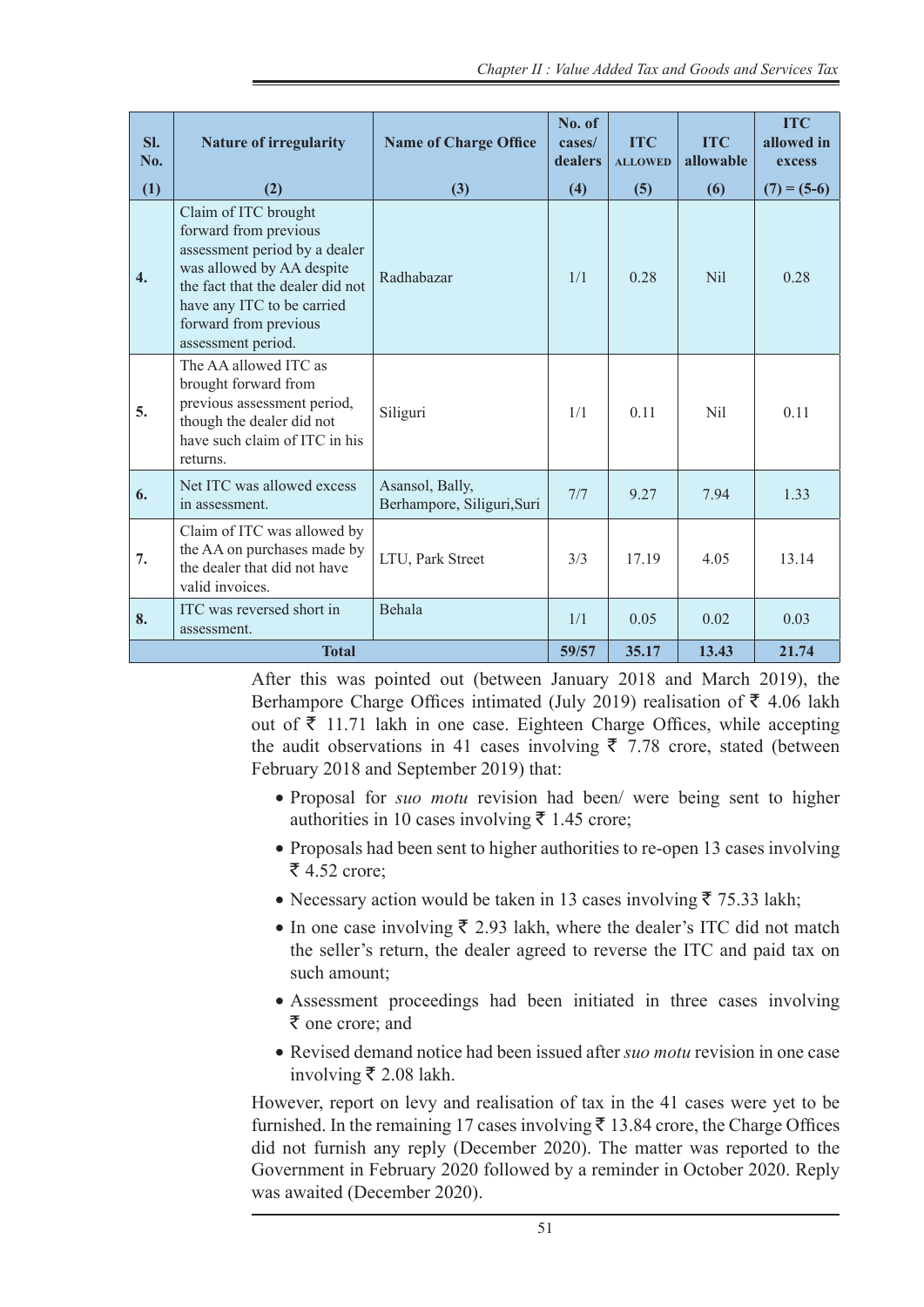#### **2.6 Incorrect determination of Contractual Transfer Price**

**The AAs incorrectly determined Contractual Transfer Price (CTP) of**   $\bar{\tau}$  223.43 crore instead of  $\bar{\tau}$  501.33 crore in 255 cases. This resulted in **short determination of CTP of** ` **277***.***90 crore with consequent short levy**  of tax of  $\bar{z}$  16.29 crore.

In terms of Section 2(10) the WBVAT Act, 2003, Contractual Transfer Price (CTP) in relation to any period is the amount received or receivable by a dealer in respect of transfer of property in goods in the execution of any works contract. Sections 14 and 18 of the Act prescribe that any transfer of property in goods involved in the execution of a works contract shall be deemed to be a sale by the person making such transfer. Under Section 40 of the Act, a contractee shall deduct tax at source at the rate of three *per cent* from payments made to a registered dealer for execution of a works contract. Details of all payments made by contractees to a contractor for execution of works contract and the tax deducted at source thereon are available in the database of the DCT, which can be accessed through a web based application software IMPACT developed by the Directorate for better tax administration. Value Added Tax on CTP payable by registered dealers and dealers other than registered dealers is assessed under Section 46 and 48 of the Act, respectively.

Audit observed in 37 Charge Offices that in 255 cases of 241 dealers, the AAs incorrectly determined CTP at  $\bar{\tau}$  223.43 crore instead of  $\bar{\tau}$  501.33 crore. This resulted in short determination of CTP of  $\bar{\mathfrak{F}}$  277.90 crore with consequent short levy of tax of  $\bar{\tau}$  16.29 crore as detailed in the following table:

|                  | $(3 \nvert n \nvert)$                                                                                                                                                |                             |                          |                               |                                         |                                |  |
|------------------|----------------------------------------------------------------------------------------------------------------------------------------------------------------------|-----------------------------|--------------------------|-------------------------------|-----------------------------------------|--------------------------------|--|
| Sl.<br>No.       | <b>Nature of irregularity</b>                                                                                                                                        | No. of<br>dealers/<br>cases | <b>CTP</b><br>assessable | <b>CTP</b><br><b>assessed</b> | <b>Short</b><br>determination<br>of CTP | <b>Short</b><br>levy<br>of tax |  |
| 1.               | Payments made by the contractees as<br>per details available in the database of<br>IMPACT was higher than that assessed/<br>shown in returns of dealers/contractors. | 230/240                     | 483.98                   | 218.83                        | 265.15                                  | 15.50                          |  |
| 2.               | CTP assessed by AAs was short of that<br>shown in audit reports of the dealers/<br>contractors.                                                                      | 2/2                         | 5.37                     | 3.02                          | 2.35                                    | 0.13                           |  |
| 3.               | CTP from a work in progress in 2013-14<br>was not considered in assessment of tax<br>for the period 2014-15 on completion of<br>the work during 2014-15.             | 1/1                         | 3.68                     | $\Omega$                      | 3.68                                    | 0.26                           |  |
| $\overline{4}$ . | Payments made by the contractees as<br>per details available in the database of<br>IMPACT to the unregistered dealers/<br>contractors were not assessed by the AAs.  | 7/11                        | 6.06                     | $\Omega$                      | 6.06                                    | 0.35                           |  |
| 5.               | CTP assessed by AA was short of that<br>shown in return.                                                                                                             | 1/1                         | 2.24                     | 1.58                          | 0.66                                    | 0.05                           |  |
|                  | <b>Total</b>                                                                                                                                                         | 241/255                     | 501.33                   | 223.43                        | 277.90                                  | 16.29                          |  |

#### **Table 2.4: Incorrect determination of CTP**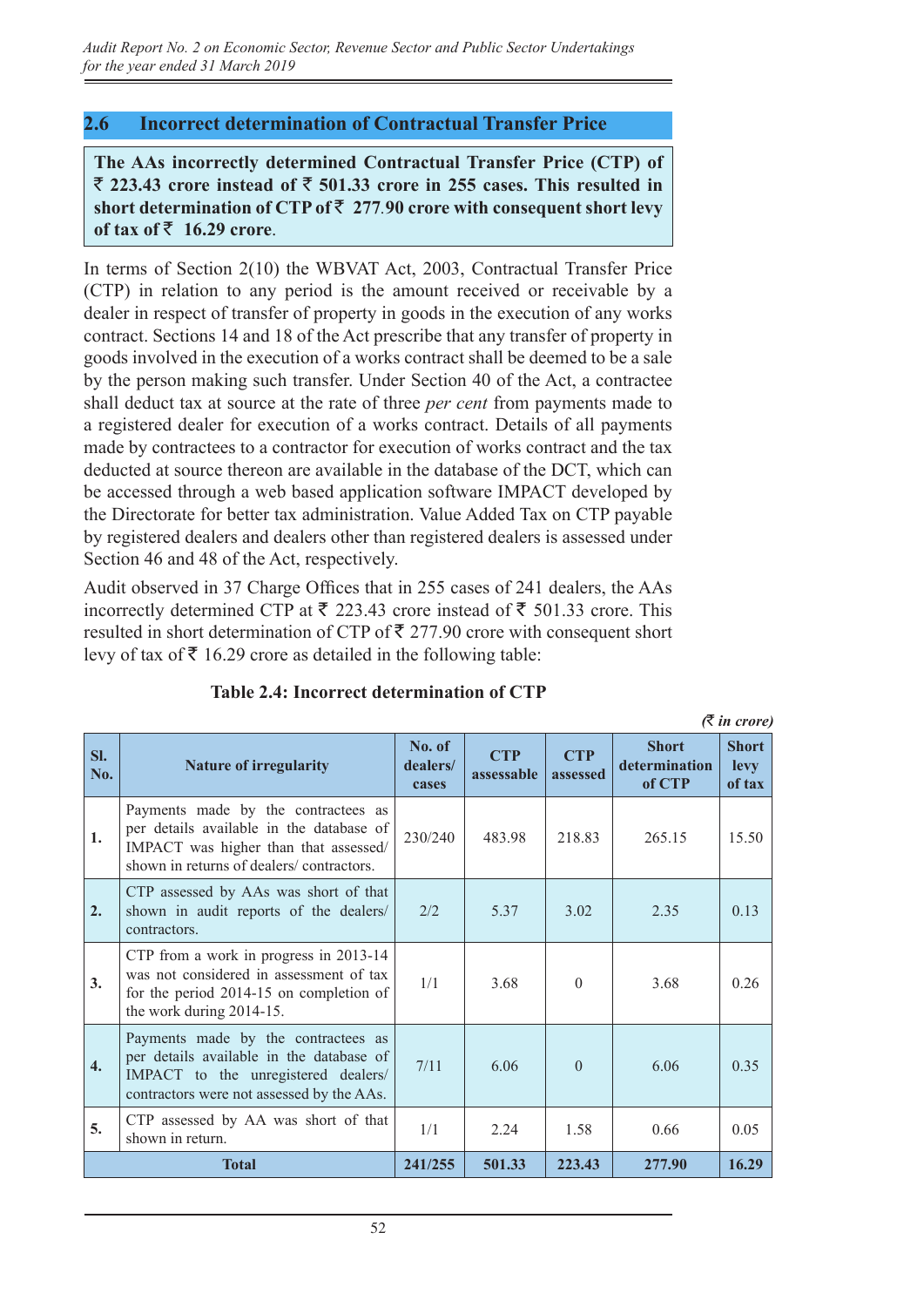The AAs concerned did not cross-verify CTP disclosed by the dealers with payments received by the dealers from contractees in execution of works contract as available in the database of IMPACT and return/ audit reports of the dealers. This resulted in short levy of tax of  $\bar{\tau}$  16.29 crore.

After this was pointed out (between January 2018 and March 2019), 33 Charge Offices, while accepting audit observations in 229 cases involving  $\bar{\tau}$  12.89 crore, stated (January 2018 and March 2019) that:

- Proposal for *suo motu* revision had been/ would be sent to higher authorities in 41 cases involving  $\bar{\xi}$  4.32 crore;
- Proposals had been sent to higher authorities to reopen 124 cases involving  $\bar{z}$  5.03 crore;
- Assessment proceedings would be initiated in 37 cases involving  $\bar{\bar{\xi}}$  1.45 crore and
- Necessary actions were being taken in 27 cases involving  $\bar{\tau}$  2.08 crore.

However, no report on realisation of tax was furnished. In the remaining 26 cases involving  $\bar{\xi}$  3.40 crore, the Charge Offices did not furnish any reply (December 2020).

The matter was reported to the Government in February 2020, followed by a reminder in October 2020. Reply was awaited (December 2020).

# **2.7 Incorrect determination of taxable Contractual Transfer Price**

**In 14 cases, the AAs allowed excess deduction towards payment to subcontractors and labour, services and other like charges. This resulted in**  short determination of taxable CTP by  $\bar{z}$  16.55 crore with consequent short levy of tax of  $\bar{z}$  1.73 crore.

Under Section 18(2) of WBVAT Act, 2003, the part of CTP, which remains after deducting labour, service and other like charges, payment to sub-contractors *etc*., is taxable CTP. Further, Section 18(2) (C) provides for deduction towards payment made to a sub-contractor, provided that the sub-contractor is a registered dealer under the Act and he has paid tax on the amount of such deduction and which has been included in his return. The labour, service and other like charges to be deducted from the CTP have been specified under clauses (a) to (g) of Rule 30(1) of WBVAT Rules, 2005. Tax deducted at source (TDS) and security deposit are not admissible as deduction from CTP in terms of clauses of Rule 30(1) of WBVAT Rules, 2005.

Audit observed in four Charge Offices and Jalpaiguri Circle Office that in 14 cases, the AAs incorrectly allowed deductions of  $\bar{\tau}$  22 crore instead of  $\bar{\xi}$  5.45 crore from CTP of  $\bar{\xi}$  402.01 crore. This resulted in short determination of taxable CTP by  $\bar{\tau}$  16.55 crore with consequent short levy of tax as detailed in the following table: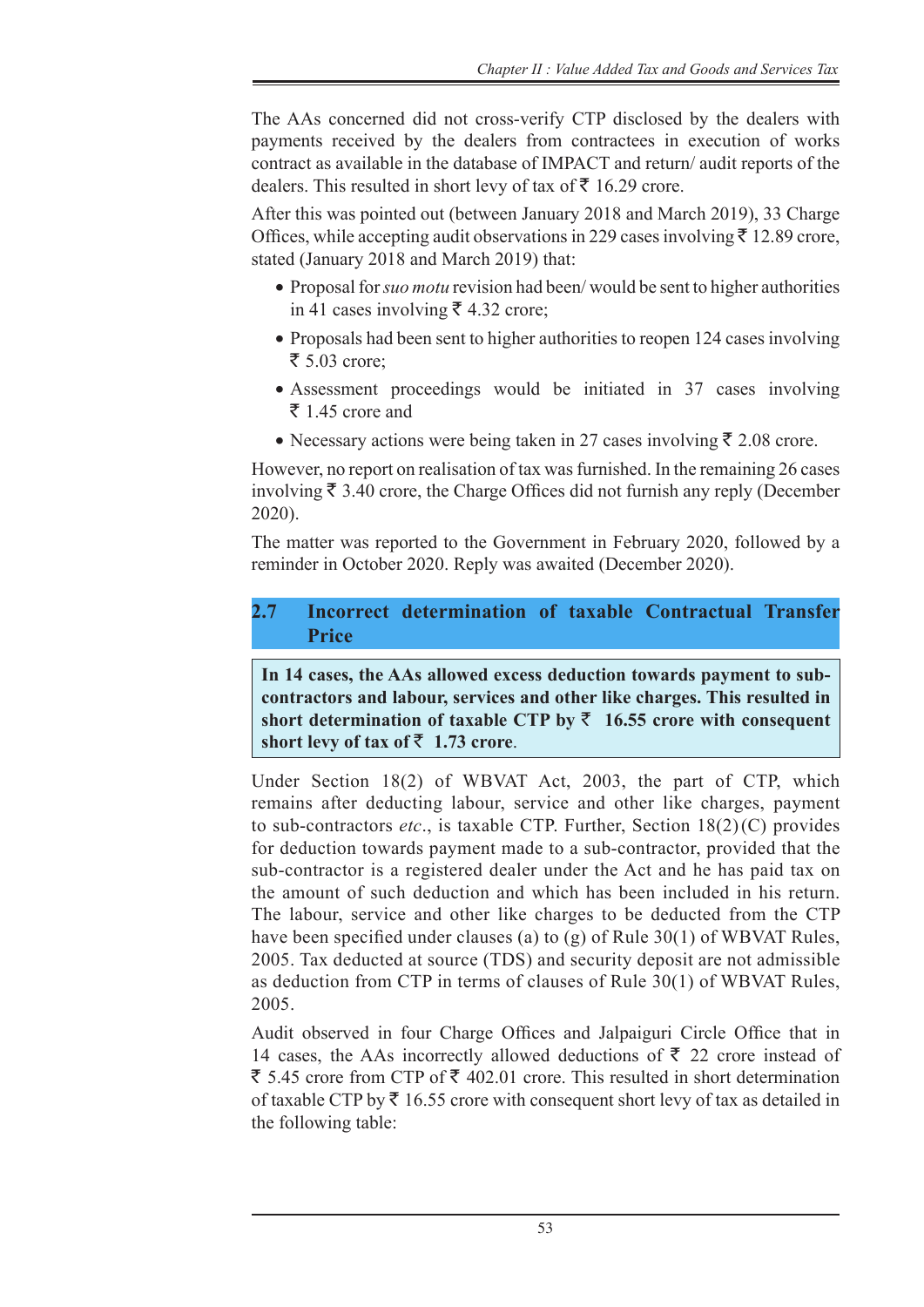| $(\bar{\bar{\mathbf{x}}}$ in crore) |                                                                                                                                                      |                                           |                 |            |                             |                                |                                                |                                |
|-------------------------------------|------------------------------------------------------------------------------------------------------------------------------------------------------|-------------------------------------------|-----------------|------------|-----------------------------|--------------------------------|------------------------------------------------|--------------------------------|
| Sl.<br>No.                          | <b>Nature of irregularity</b>                                                                                                                        | Name of<br><b>Charge</b><br><b>Office</b> | No. of<br>cases | <b>CTP</b> | <b>Deduction</b><br>allowed | <b>Deduction</b><br>admissible | <b>Excess</b><br>allowance<br>(taxable<br>CTP) | <b>Short</b><br>levy<br>of tax |
| (1)                                 | (2)                                                                                                                                                  | (3)                                       | (4)             | (5)        | (6)                         | (7)                            | $(8)=(6-7)$                                    | (9)                            |
| 1.                                  | Deduction from CTP<br>towards<br>labour, service and other like<br>charges was allowed by AA in<br>excess of that admissible under<br>Rule $30(1)$ . | Jalpaiguri<br>Circle,<br>LTU,<br>Tamluk   | $\overline{4}$  | 189.94     | 14.92                       | 5.45                           | 9.47                                           | 0.76                           |
| 2.                                  | Tax deducted at source (TDS)<br>from CTP was allowed by AAs<br>which was not admissible under<br>section $18(2)$ .                                   | Coochbehar                                | $\mathbf{8}$    | 199.03     | 5.31                        | N <sub>il</sub>                | 5.31                                           | 0.76                           |
| 3.                                  | Deduction from CTP towards<br>security deposit was allowed by<br>AA which was not admissible in<br>terms of clause (a) to $(g)$ of Rule<br>$30(1)$ . | Jalpaiguri<br>Circle                      | 1               | 3.70       | 0.30                        | N <sub>i</sub> l               | 0.30                                           | 0.02                           |
| $\overline{4}$ .                    | Deduction towards payment made<br>unregistered sub-contractor<br>to<br>was not admissible under section<br>$18(2)(C)$ .                              | Midnapore                                 | 1               | 9.34       | 1.47                        | N <sub>il</sub>                | 1.47                                           | 0.19                           |
|                                     | <b>Total</b>                                                                                                                                         |                                           | 14              | 402.01     | 22.00                       | 5.45                           | 16.55                                          | 1.73                           |

#### **Table 2.5: Incorrect determination of taxable CTP**

The aforementioned cases indicate that the AAs did not comply with the provisions of the Rules while determining taxable CTP of the dealers concerned, resulting in under assessment of taxable CTP and short levy of tax of  $\bar{\bar{\xi}}$  1.73 crore.

After this was pointed out in audit, the Charge Offices, while accepting the audit observations in five cases involving  $\bar{\tau}$  92.35 lakh, stated (between February and June 2018) that:

- *Suo motu* revision had been/ was being initiated in three cases involving  $\bar{\mathcal{F}}$  70.01 lakh; and
- Notice had been issued for review of two cases involving  $\bar{\tau}$  22.34 lakh.

Report on levy and realisation of tax was yet to be furnished. In the remaining nine cases involving  $\bar{\xi}$  80.32 lakh, the Charge Offices did not furnish any reply (December 2020). The matter was reported to the Government in February 2020. Reply was awaited (December 2020).

# **2.8 Penalty on evaded tax not levied**

**The AAs did not initiate proceedings to levy penalty despite evasion of**  tax by dealers in 120 cases. Penalty to the extent of  $\bar{z}$  52.09 crore was not **levied for such evasion of tax/ineligible claims of ITC.**

1. Section 96 of the WBVAT Act, 2003, prescribes levy of penalty if a dealer has concealed any sale/ purchase/ CTP or claimed excess amount of ITC without entering into valid transactions with the selling dealers.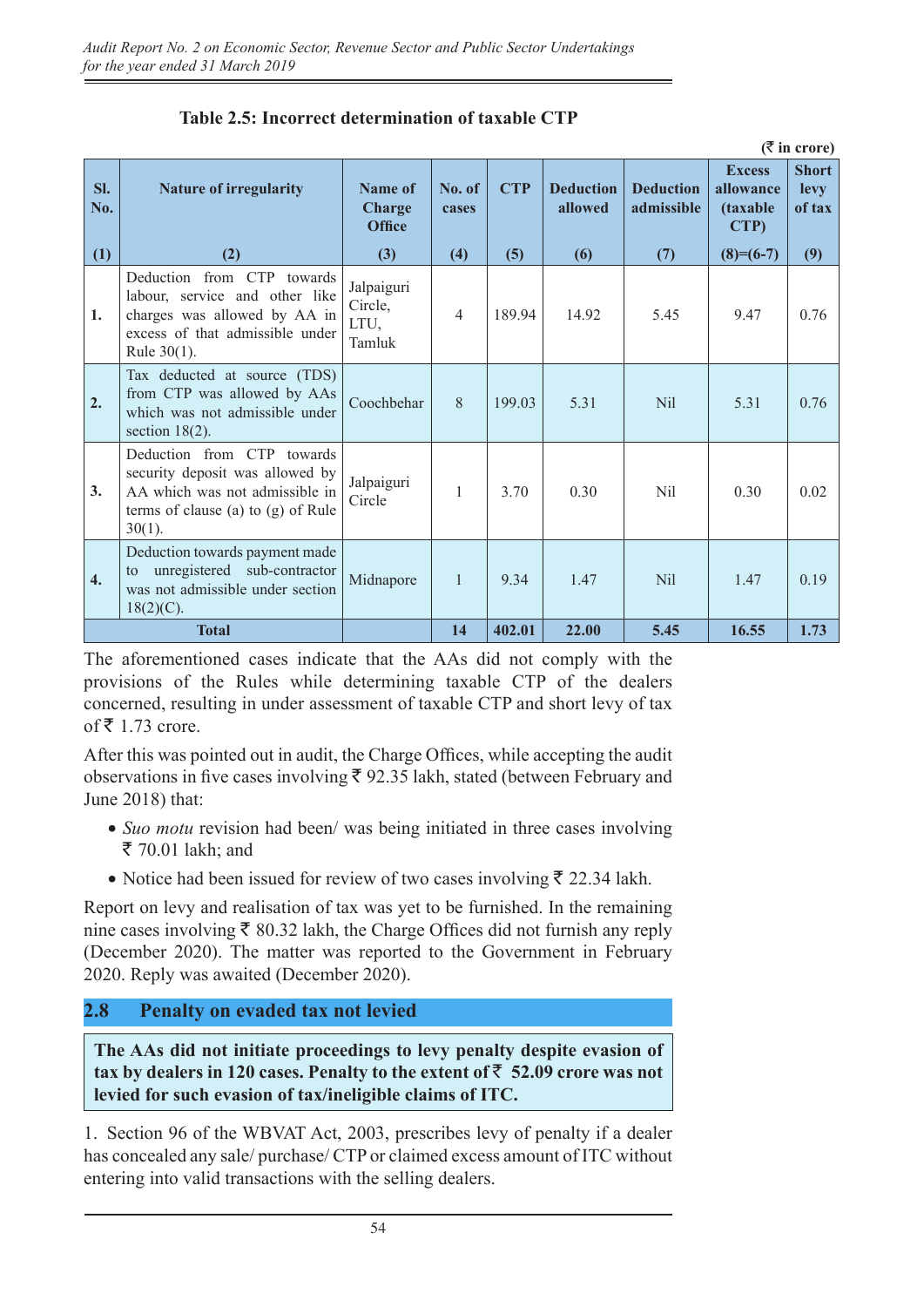The quantum of penalty should not exceed twice the amount of tax, which would have been avoided if such concealment was not detected. A minimum penalty of 25 *per cent* of the amount of evaded tax was to be levied in cases where dealer has admitted the evasion of tax and paid the evaded tax.

Audit observed in 31 Charge Offices that in 110 cases of 99 dealers, Bureau of Investigation and AAs detected evasion of tax of  $\bar{\tau}$  31.10 crore by the dealers. Of these, in 85 cases of 81 dealers, the AAs did not initiate proceedings to levy penalty against the dealers for suppression of sales/ purchases/ ITC. Penalty not exceeding  $\bar{\xi}$  48.42 crore, being twice the amount of tax evaded of  $\bar{\xi}$  24.21 crore was leviable for such evasion of tax in these cases. In the remaining 25 cases, 18 dealers admitted the evasion of tax and paid the evaded tax. The AAs, however, did not initiate proceedings to levy minimum penalty of  $\bar{\tau}$  1.72 crore at the rate of 25 *per cent* of the amount of evaded tax after detection of evasion. Reasons for non-initiation of penalty proceedings were not available in the assessment case records.

After this was pointed out (between January 2018 and March 2019), 26 Charge Offices, while accepting the audit observations in 83 cases involving  $\bar{\xi}$  20.14 crore, stated that

- Penal proceedings had been/ were being initiated in 65 cases involving  $\bar{z}$  17.75 crore;
- Proposal for *suo motu* revision had been forwarded to higher authorities in three cases involving  $\bar{\bar{\xi}}$  3.99 lakh;
- Penalty had been imposed and notice of demand of penalty had been issued in seven cases involving  $\bar{\bar{\xi}}$  82.88 lakh, and
- Necessary action was being taken in eight cases involving  $\bar{\tau}$  1.52 crore.

However, no report on realisation of penalty was furnished (December 2020). In the remaining 27 cases involving  $\bar{\tau}$  30 crore, the Charge Offices did not furnish any reply (December 2020).

2. Section 22A of the WBVAT Act, 2003 prescribes levy of penalty if a dealer has claimed ITC without entering into a valid transaction of purchase with another dealer. Penalty at the rate of 25 *per cent* of ineligible claim of ITC is leviable, if the dealer admits in writing the fact of such ineligible claim of ITC and pays the full amount of tax involved therein within one month of inspection or enquiry. In all other cases, penalty is leviable at the rate of 150 *per cent* of ineligible claim of ITC.

Audit observed in five Charge Offices that in 10 cases, ITC of  $\bar{\tau}$  1.30 crore was claimed without entering into valid transactions with other dealers. These included cases where

- The registration certificates of the selling dealers from whom goods were claimed to have been purchased by the dealers mentioned in the paragraph, were found to have been cancelled prior to the purchases;
- The selling dealers were found non-existent at their declared place of business;
- Invoices were issued without movement of goods.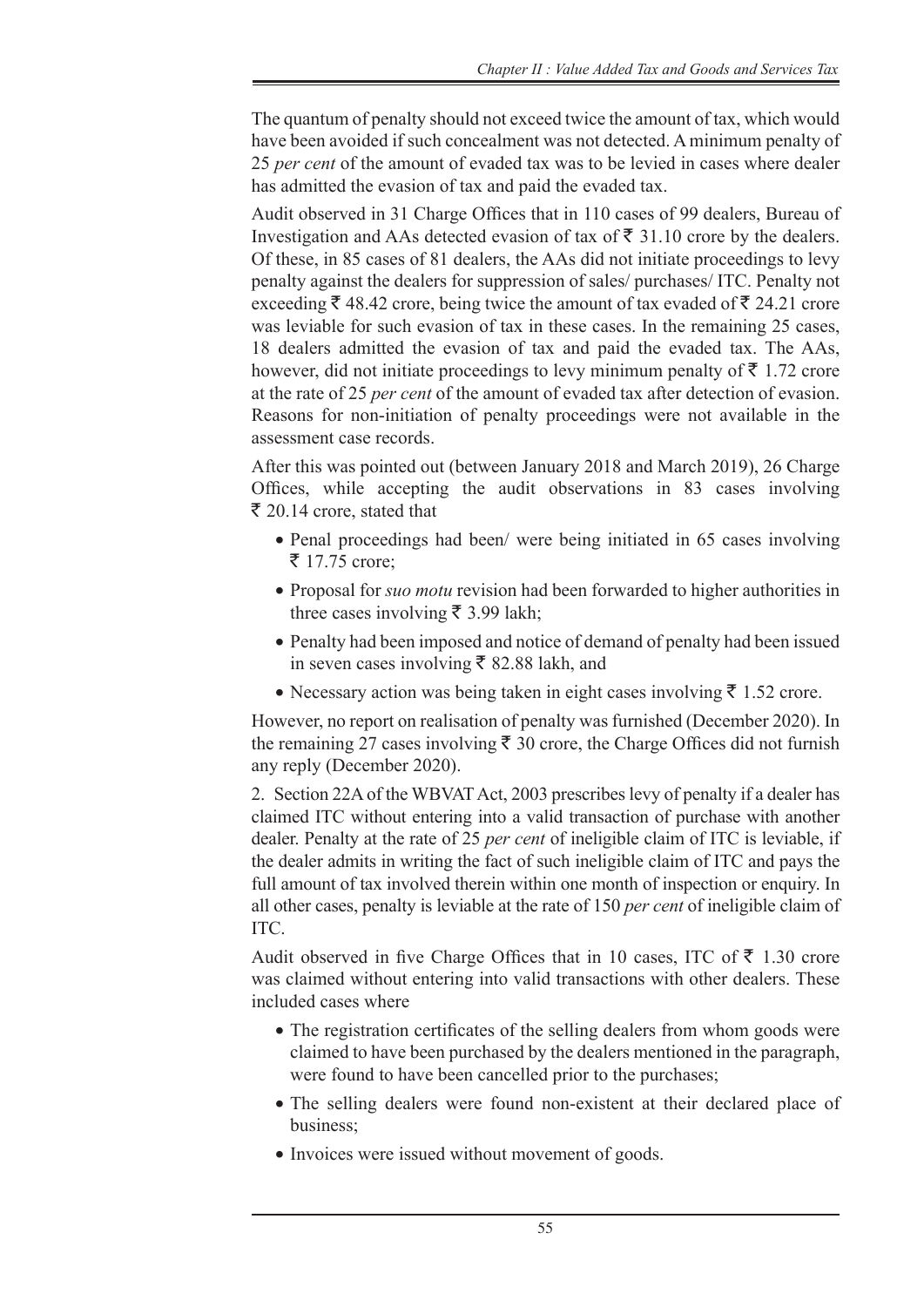Of these, four cases of inadmissible ITC claims were detected by Bureau of Investigation (BOI) for an amount of  $\bar{\tau}$  0.69 crore between March 2016 and January 2017 and six cases by AAs for ITC claims of  $\bar{\tau}$  0.61 crore between June 2016 and June 2017. The dealers, however, neither admitted in writing the fact of such ineligible claims of ITC nor paid the full amount of tax involved therein within one month of inspection or enquiry. The AAs did not initiate proceedings to levy penalty under Section 22A of the WBVAT Act. This resulted in non-levy of penalty of  $\bar{\bar{\xi}}$  1.95 crore.

After this was pointed out (between April 2018 and February 2019), four Charge Offices while accepting audit observations in nine cases involving  $\bar{\xi}$  92.21 lakh, stated that penal proceedings had been/ were being initiated in eight cases and notice of demand of penalty had been issued in one case. However, no report on realisation of penalty was furnished (December 2020). In the remaining one case, the Charge Office did not furnish any reply (December 2020). The matter was reported to the Government in March 2020 followed by a reminder in October 2020. Reply was awaited (December 2020).

# **2.9 Non/ short levy of interest**

#### Interest of  $\bar{\tau}$  5.01 crore was not levied/short levied in 29 cases

In terms of Section 33 of the WBVAT Act, 2003, a dealer shall be liable to pay interest if he:

- fails to adjust the amount of any inadmissible ITC by way of deduction from the amount of ITC claimed for a tax period, or
- fails to furnish return by the prescribed date or thereafter in respect of any return period before assessment, or
- makes delay in payment of net tax in respect of any tax period.

The interest shall be payable at the rate of 12 *per cent* per annum up to 31 March 2015 and from 1 April 2015 at the rates as specified below: -

- i. At the rate of one *per cent* per month up to the first 90 days of the period for which such interest is payable;
- ii. At the rate of one and half *per cent* per month after the first 90 days and up to 300 days of the period for which such interest is payable; and
- iii. At the rate of two *per cent* per month after the first 300 days of the period for which such interest is payable.

Audit observed in 11 Charge Offices that in 29 cases of 26 dealers, the AAs did not levy interest of  $\bar{\mathfrak{g}}$  4.95 crore in 27 cases and short levied interest of  $\bar{\mathfrak{g}}$  six lakh in two cases as detailed in the following table: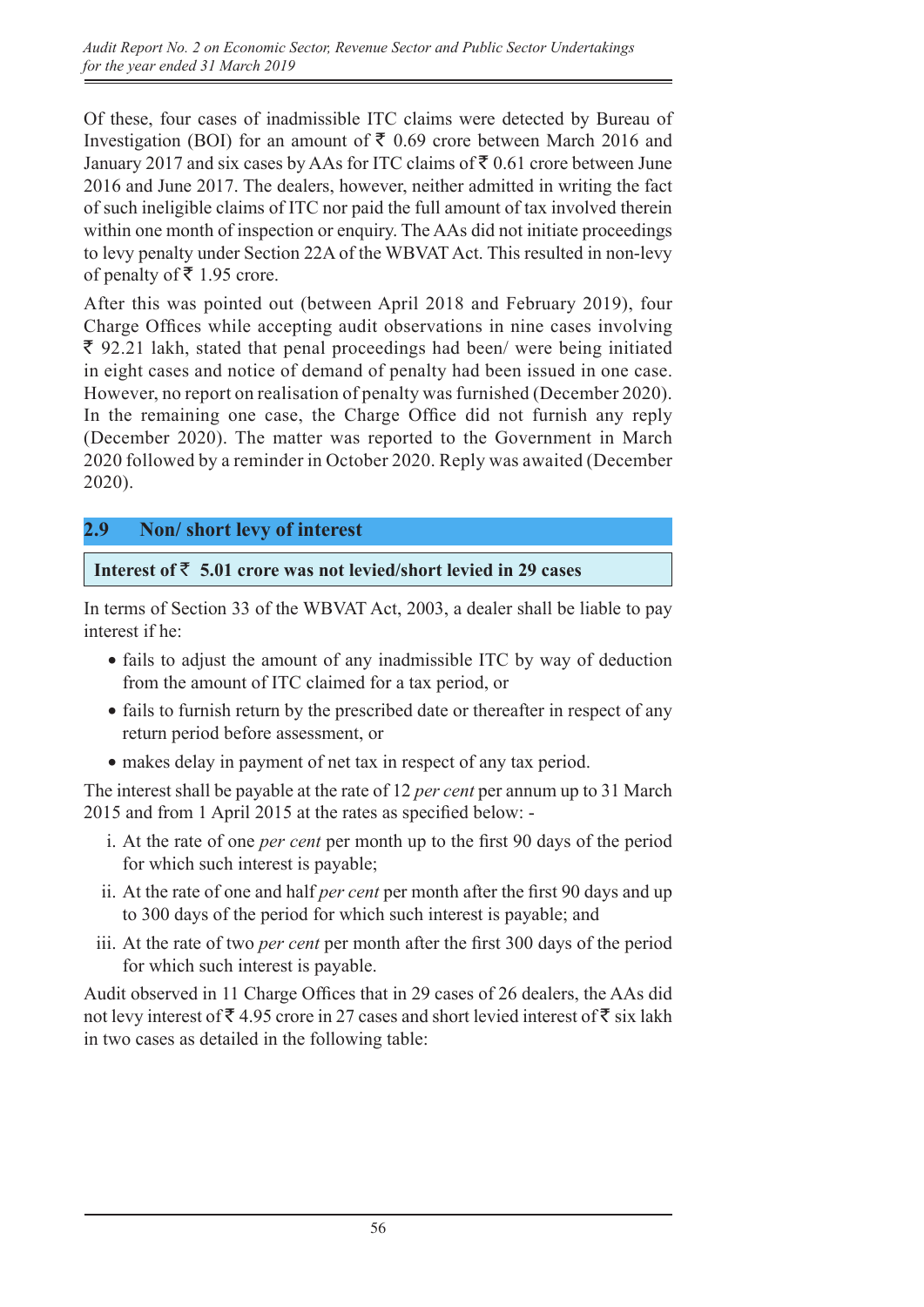|              |                                                                                                   |                                                                                                            |                             |                                                 |                                    |                           | $(3 \nvert n \text{ error})$            |
|--------------|---------------------------------------------------------------------------------------------------|------------------------------------------------------------------------------------------------------------|-----------------------------|-------------------------------------------------|------------------------------------|---------------------------|-----------------------------------------|
| SI.<br>No.   | <b>Nature of irregularity</b>                                                                     | <b>Name of Charge</b><br><b>Offices</b>                                                                    | No. of<br>cases/<br>dealers | <b>Tax on which</b><br>interest was<br>leviable | <b>Interest</b><br><b>leviable</b> | Interest<br><b>levied</b> | Non/short<br>levy of<br><b>interest</b> |
| (1)<br>1.    | (2)<br>levied<br>Interest<br>not<br>on<br>inadmissible claim of ITC.                              | (3)<br>Belgachia, Colootola,<br>Fairlie Place,<br>Kadamtala, LTU, N.D.<br>Sarani, Radhabazar,<br>Serampore | (4)<br>23/20                | (5)<br>14.51                                    | (6)<br>4.71                        | (7)<br>Nil                | $(8)=(6-7)$<br>4.71                     |
| 2.           | Interest not levied on tax<br>admitted but not paid by<br>dealers within the prescribed<br>dates. | Coochbehar                                                                                                 | 1/1                         | 0.63                                            | 0.20                               | <b>Nil</b>                | 0.20                                    |
| 3.           | not levied/<br>short  <br>Interest<br>levied for non-submission of<br>returns.                    | Krishnanagar,<br>Shibpore                                                                                  | 5/5                         | 0.56                                            | 0.23                               | 0.13                      | 0.10                                    |
| <b>Total</b> |                                                                                                   |                                                                                                            | 29/26                       | 15.70                                           | 5.14                               | 0.13                      | 5.01                                    |

**Table 2.6: Non/ short levy of interest**

The cases pointed out in the table above indicate that provisions for levy of interest were not being complied with by the AAs concerned at the time of assessment. This resulted in non/ short levy of interest of  $\bar{z}$  5.01 crore.

After this was pointed out, seven Charge Offices, while accepting the audit observations in 10 cases involving  $\bar{\tau}$  1.19 crore, stated that:

- Proposal for *suo motu* revision had been/ were being sent to higher authorities in eight cases involving  $\bar{\tau}$  39.40 lakh;
- Interest would be levied in one case involving  $\bar{\tau}$  78.44 lakh, and
- Final reply would be sent later in one case involving  $\bar{\tau}$  1.22 lakh.

They, however, did not furnish any report on realisation of interest.

In the remaining 19 cases involving  $\bar{\tau}$  3.82 crore, Charge Offices did not furnish any replies (December 2020).

The matter was reported to the Government in March 2020, followed by a reminder in October 2020. Reply was awaited (December 2020).

#### **2.10 Short levy of tax due to incorrect computation**

In 21 cases, the AAs assessed output tax of  $\bar{z}$  18.48 crore instead of ` **20.02 crore due to error in computation. This resulted in short levy of**   $\text{tax of } \overline{z}$  1.54 crore.

Under the WBVAT Act, 2003, tax is to be computed at prescribed rates along with interest and penalty, if any, on the goods sold.

Audit observed in 10 Charge Offices that in 21 cases, the AAs assessed output tax of  $\bar{\tau}$  18.48 crore instead of  $\bar{\tau}$  20.02 crore due to incorrect computation of tax. This resulted in short levy of tax of  $\bar{\tau}$  1.54 crore as detailed in the following table: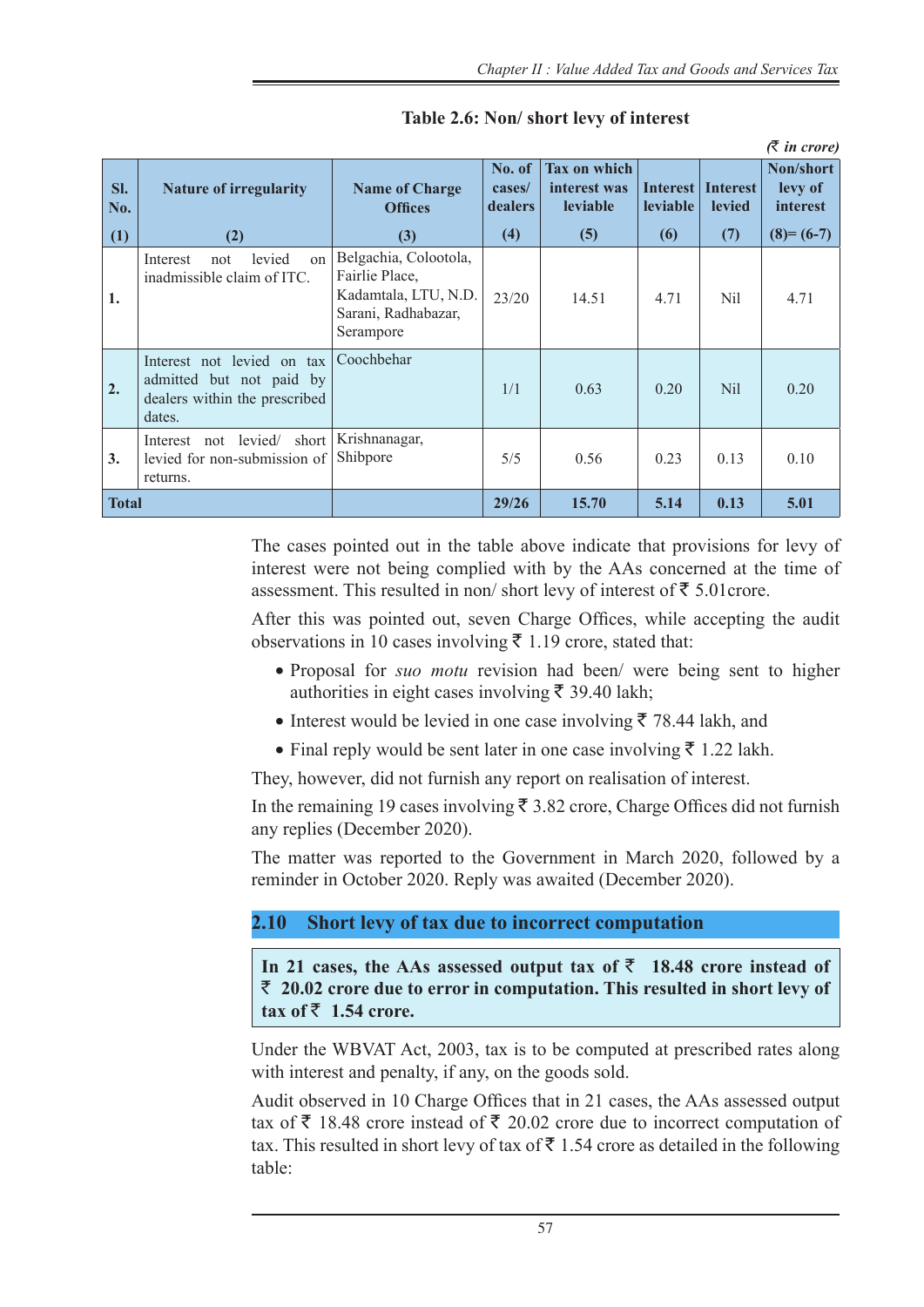|            |                                                                                                                     |                                                          |                 |                               |                             | $\mathcal{R}$ in crore)     |
|------------|---------------------------------------------------------------------------------------------------------------------|----------------------------------------------------------|-----------------|-------------------------------|-----------------------------|-----------------------------|
| SI.<br>No. | <b>Nature of irregularity</b>                                                                                       | Name of the<br><b>Charge Office</b>                      | No. of<br>cases | <b>Tax</b><br><b>leviable</b> | <b>Tax</b><br><b>levied</b> | <b>Short levy</b><br>of tax |
| (1)        | (2)                                                                                                                 | (3)                                                      | (4)             | (5)                           | (6)                         | $(7) = (5-6)$               |
| 1.         | Amount of tax computed at the<br>applicable rates was less than<br>that computable at those rates                   | Bally, Behala,<br>Kadamtala, LTU,<br>Serampore, Siliguri | 7               | 3.76                          | 3.47                        | 0.29                        |
| 2.         | Tax on TOS was computed less<br>than that payable by the dealers<br>due to mistake in computation of<br>TOS by AAs. | LTU, N S Road,<br>Postabazar,<br>Serampore               | 5               | 11.49                         | 11.20                       | 0.29                        |
| 3.         | Tax on CTP was computed less<br>than that payable by the dealer<br>due to mistake in computation of<br>taxable CTP. | Asansol, LTU,<br>Midnapore,<br>Serampore                 | 9               | 4.77                          | 3.81                        | 0.96                        |
|            | <b>Total</b>                                                                                                        | 21                                                       | 20.02           | 18.48                         | 1.54                        |                             |

**Table 2.7: Short levy of tax due to incorrect computation**

In the cases pointed out in the table above, the AAs concerned did not check the computations before passing the assessment orders and issuing demand notices thereafter to the dealers concerned. This resulted in short levy of tax of  $\overline{\xi}$  1.54 crore.

After this was pointed out (between January 2018 and January 2019), eight Charge Offices accepted (between March 2018 and September 2019) audit observations in 13 cases involving  $\bar{\tau}$  1.05 crore. Of these, Postabazar Charge Office intimated (July 2019) realisation of  $\bar{\mathfrak{F}}$  2.33 lakh in one case. The remaining seven Charge Offices, in 12 cases involving  $\bar{\tau}$  1.03 crore stated (between March 2018 and September 2019) that:

- Revised demand notice has been issued after *suo motu* revision in one case involving  $\bar{\tau}$  1.08 lakh;
- Proposals for *suo motu* revision had been sent/ were being sent to the higher authorities in nine cases involving  $\bar{\tau}$  99.02 lakh; and
- Necessary action was being taken in two cases involving  $\bar{\tau}$  2.97 lakh.

However, they did not furnish any report on realisation of tax.

In the remaining eight cases, the Charge Offices did not give any reply/ specific reply (December 2020).

The cases were reported to the Government in March 2020, followed by a reminder in October 2020. Reply was awaited (December 2020).

*The paragraphs discussed above bring out under-assessment of VAT mainly because of inadequate compliance of the provisions of the Act and Rules framed thereunder, under-utilisation of the database accessible through IMPACT software to ascertain the correctness of dealer's claim against TOS, CTP, ITC disclosed in returns etc. Accordingly, corrective measures need to be taken immediately to make good the deficiencies during assessment, to ensure that there is no shortfall in revenue realisation.*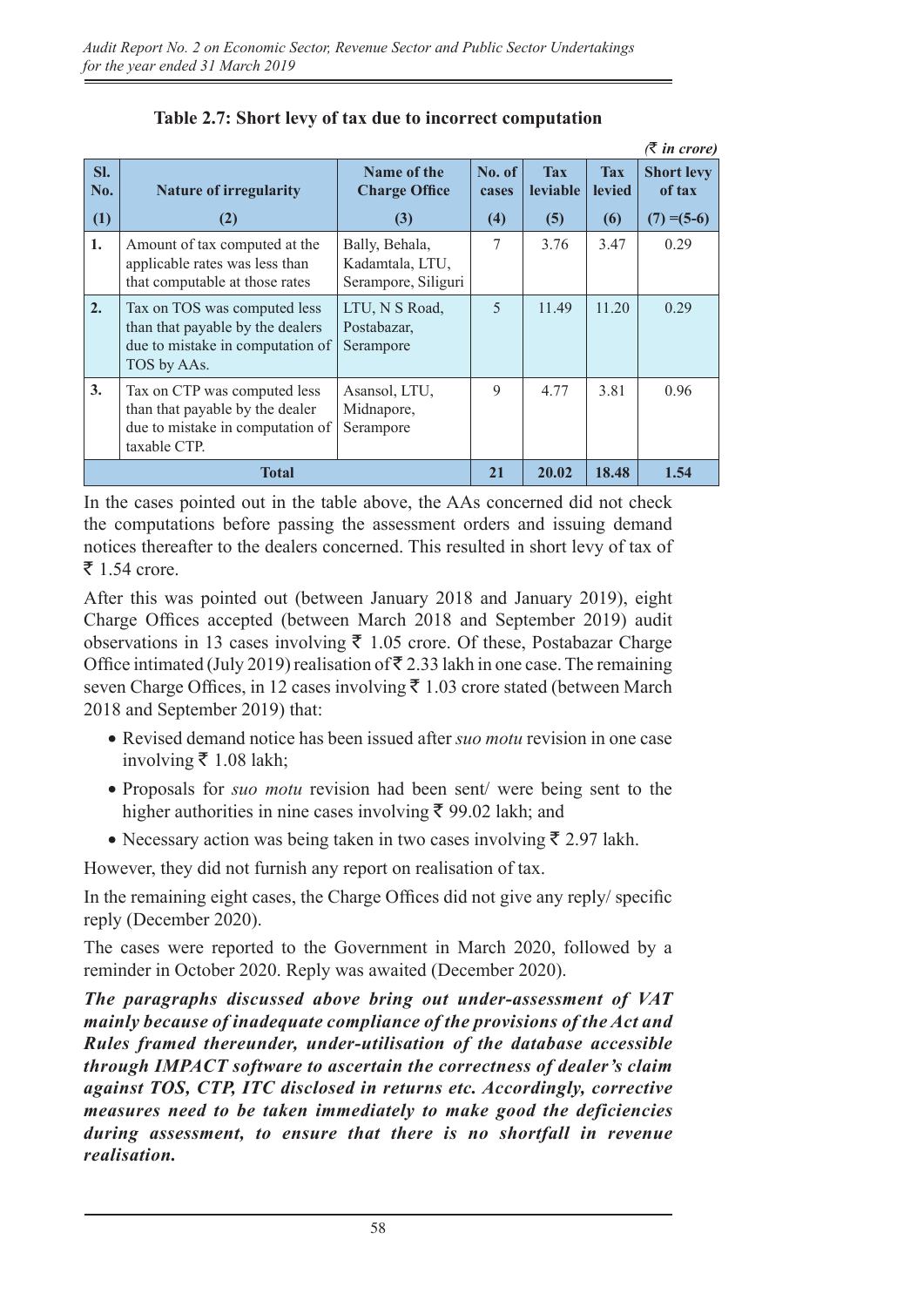#### **Goods and Services Tax (GST)**

#### **Introduction**

Goods and Services Tax (GST) came into effect in West Bengal on 1 July 2017. GST115 is being levied on intra-State supply of goods or services (*except alcohol for human consumption and five specified petroleum products*116) separately but concurrently by the Union and the States/ Union territories. Further, Integrated GST (IGST) is being levied on inter-State supply of goods or services (including imports) and the Central Government has the exclusive power to levy IGST. Prior to implementation of GST, VAT was levied on intra-State sale of goods as per the WBVAT Act, 2003 and Central Sales Tax (CST) on sale of goods in the course of inter-State trade or commerce as per the CST Act, 1956.

The State Government is empowered to regulate the provisions of WBVAT Act whereas provisions relating to GST are being regulated by Centre and State on the recommendation of Goods and Services Tax Council (GSTC) which was constituted with representation from Centre and all the States to recommend on matters related to GST. The West Bengal Goods and Services Tax (WBGST) Ordinance was notified by the State Government in June 2017 and subsequently the WBGST Rules, 2017 and the WBGST Act, 2017 were notified in June 2017 and August 2017, respectively. Various taxes<sup>117</sup> were subsumed in the GST.

Goods and Services Tax Network (GSTN) was set up by the Government of India as a private company to provide IT services. It provides front-end IT services to taxpayers namely registration, payment of tax and filing of returns. Back-end IT services, *i.e.*, registration approval, taxpayer detail viewer, refund processing, MIS reports, *etc.* are also being provided by GSTN to Model-II118 States. West Bengal has opted for Model-II.

#### *Trend of Revenue*

The total receipts under GST for the period 2018-19 were  $\bar{\tau}$  29,044.20 crore which include GST worth  $\bar{\tau}$  27,067.20 crore and compensation received worth  $\bar{\tau}$  1,977 crore. Against target of  $\bar{\tau}$  13,094 crore, the State collected  $\bar{\xi}$  27,067.20 crore in the year 2018-19. The actual receipts during 2017-18 and 2018-19 are given in **Table 2.8.**

#### **Table 2.8: Trend of Revenue**

|                       |                                        |                              |                                 | $(3 \nvert n \text{ error})$       |
|-----------------------|----------------------------------------|------------------------------|---------------------------------|------------------------------------|
| <b>Financial Year</b> | <b>Budget</b><br><b>Estimates (BE)</b> | <b>Receipts</b><br>under GST | <b>Compensation</b><br>received | <b>Total receipts</b><br>under GST |
| 2017-18               |                                        | 14,963.74                    | 1,608.00                        | 16,571.74                          |
| 2018-19               | 13,094.00                              | 27,067.20                    | 1,977.00                        | 29,044.20                          |

*\*Source: Finance Accounts of the Government of West Bengal.*

<sup>115</sup> *Central GST: CGST and State/ Union Territory GST: SGST/ UTGST.*

<sup>116</sup> *Petroleum products: crude, high speed diesel, petrol, aviation turbine fuel and natural gas.*

<sup>117</sup> *Value Added Tax, Central Sales Tax, Entry Tax, Entertainment tax, Luxury tax, Taxes on Betting, Gambling and Lotteries and Taxes on Medicinal and toilet preparations.*

<sup>118</sup> *Model-I States: only Front-end services provided by GSTN, Model-II States: both Front-end and Back-end services provided by GSTN.*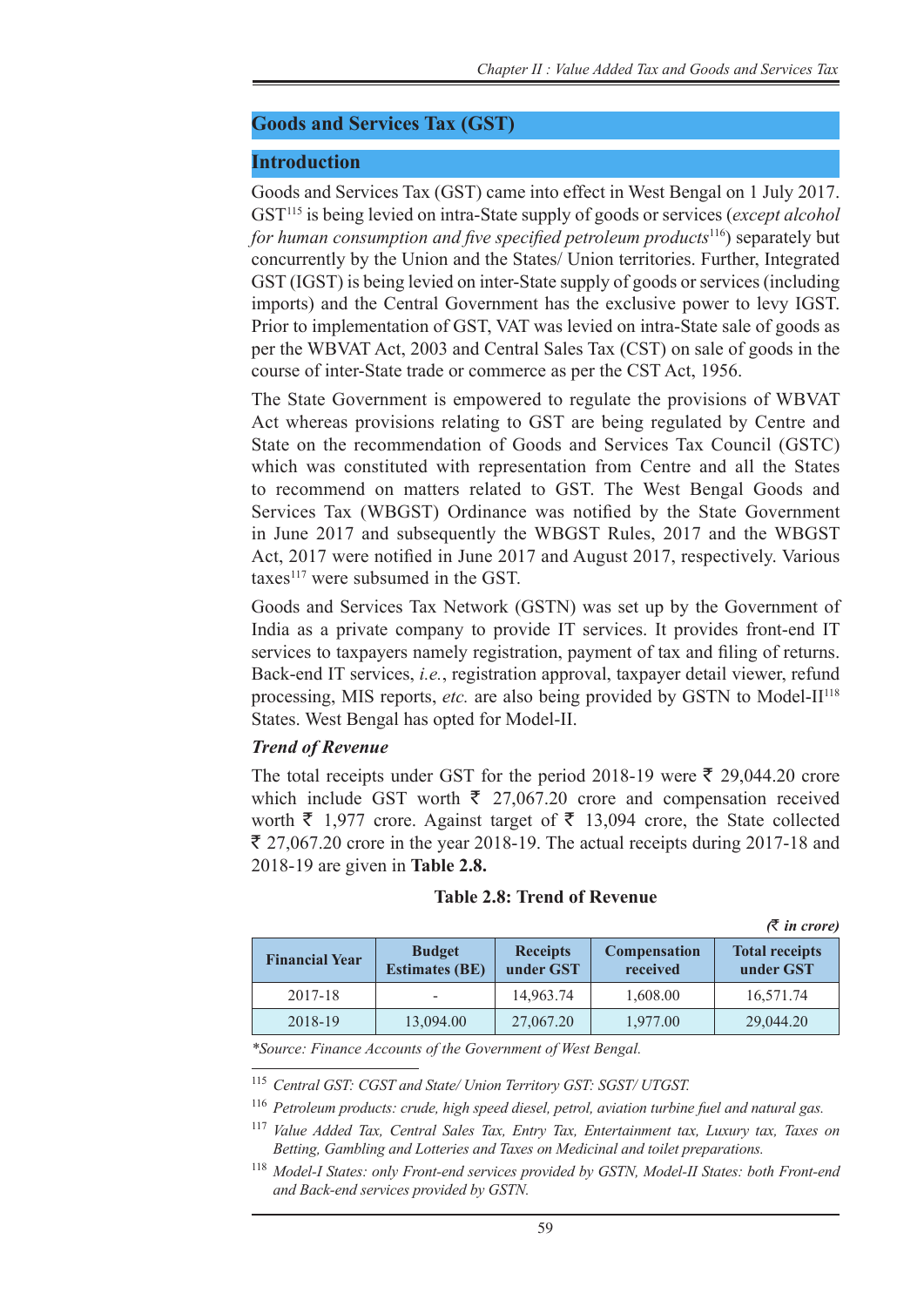After implementation of GST, the DCT has not provided access to the data pertaining to GST transactions. Based on available manual records and MIS reports of Charge Offices, audit of only three functional areas related to GST, namely refunds, transitional credits and registration could be taken up. Audit observed irregularities with regard to compliance of Act, Rules, circulars *etc*. in respect of these functional areas. Significant compliance deficiencies noticed in audit are discussed involving  $\bar{\tau}$  12.45 crore in the succeeding paragraphs:

### **2.11 Migration of taxpayers in GST regime**

Audit was conducted in 15 Charge Offices during the period from April 2019 to September 2019 in which the following compliance deficiencies related to migration of taxpayers under GST regime were noticed:

#### **2.11.1 Non-verification of information and documents furnished by the taxpayers before migration to GST**

**In 12 Charge Offices, 33,020 taxpayers migrated to GST without verification of information and documents furnished by the taxpayers with the application. Migration of taxpayers without proper verification frustrates the basic objective to restrict tax evasion under GST.**

Under provisions of Rule 24 of the West Bengal Goods and Services Tax (WBGST) Rules, 2017, every person who has been granted a provisional registration shall submit an application in Form- GST REG-26 along with the information and documents specified in the application. If the information and particulars furnished in the application are found to be correct and complete by the proper officer, a certificate of registration in Form- GST REG-06 is to be issued.

Rule 24 (3A) prescribes that where a certificate of registration has not been made available to the applicant within a period of 15 days from the date of furnishing information and particulars and no notice has been issued within that period, the registration shall be deemed to have been granted.

IMPACT database of DCT, West Bengal revealed that 33,020 taxpayers under twelve Charge Offices have migrated to GST. As per provision of the Rules, information and documents furnished by the taxpayers with GST REG-26 was to be verified by the proper officer before granting certificate of registration in Form-GST REG-06. However, verification of information and documents specially related to details of principal place of business, details of additional place of business, total bank accounts maintained for conducting business, details of proprietors/ partners/ Directors, *etc*. (as specified in Sl. No. 10, 11, 13 and 14 of Form GST REG-26) was not made by the proper officers, as no record related to such verification was available with the Charge Offices in respect of migration of any of the 33,020 taxpayers. Granting registration under the GST without verifying the credentials of the taxpayers frustrates the basic objective of restricting tax evasion under the GST.

After this was pointed out, Joint Commissioner of Sales Tax (JCST), Purulia accepted the audit observation in 4,189 cases and stated (September 2019) that the information had not been verified at the time of migration of the taxpayers and guidance from the higher authority was desired in this regard. JCST,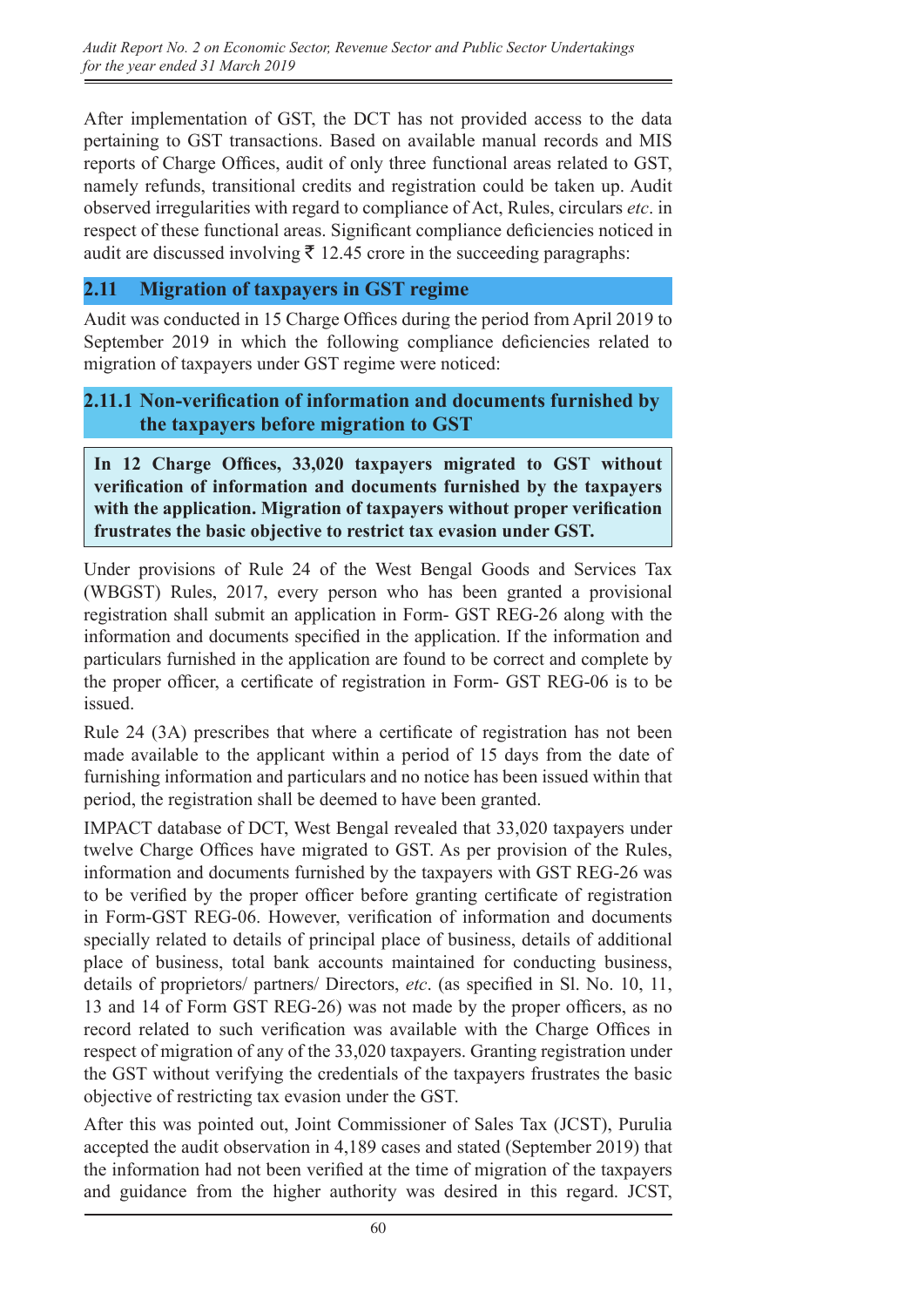Berhampore, in 6,916 cases stated (June 2019) that there is no rule under GST regime for compulsory physical verification of place of business or documents. JCST, Colootola, in 1,560 cases stated (August 2019) that the Charge Office was not involved in the process of migration of the dealers registered under the VAT Act or any other earlier existing Act. JCST, Esplanade, in 1,420 cases stated (June 2019) that no system of verification in respect of migrated taxpayers was available in GST back office dashboard. JCST, Raiganj, in 3,120 cases stated (August 2019) that migration of taxpayers was done through GSTN. JCST, Taltala, in 1,847 cases stated (August 2019) that the existing taxpayers migrated to GST through special provisions made by GSTN but GSTN could not make available the provisions under Rule 24 in the system and as such all such provisions could not be exercisable.

Replies of all these five Charge Offices were not tenable as the fact remained that due verification, as prescribed under provisions of the Rules, was not complied before migration of the taxpayers to GST. In the remaining cases, six Charge Offices did not furnish any/ specific reply.

# **2.11.2 Non-migration of eligible taxpayers to GST**

**In 11 Charge Offices, 196 taxpayers, eligible for registration under GST were not registered. The Charge Offices neither conducted any survey/ enquiry to ensure the status of taxpayers' business nor assigned any reasons for their non-migration to GST.**

Section 22(2) of the West Bengal Goods and Services Tax (WBGST) Act, 2017 prescribes that every person who on the day immediately preceding the appointed date is registered or holds a license under an existing law, shall be liable to be registered under GST Act with effect from the appointed date. Further, Section 22(1) prescribes that every supplier shall be liable to be registered under GST Act if his aggregate turnover in a financial year exceeds  $\bar{\tau}$  20 lakh.

The VAT registration database (IMPACT) of eleven Charge Offices revealed that 27,805 dealers were registered as on 30 June 2017. Out of these, 25,693 dealers were selected for checking their status of migration to GST. Crossverification of this data with the migration/ registration database of Goods and Services Tax (as available under IMPACT) revealed that 5,210 dealers did not migrate to GST. Summary of VAT returns for the year 2016-17 revealed that aggregate turnover of 415 taxpayers was more than  $\bar{\tau}$  20 lakh. Cross verification of information of these 415 taxpayers with the information available on GSTN portal (through their PAN) revealed that 219 taxpayers had migrated while the remaining 196 taxpayers, though liable, had not been migrated to GST.

No survey/ enquiry was found to be conducted by the Charge Offices to ascertain whether these 196 taxpayers were still in business. Neither the reasons for non-migration of these eligible taxpayers to GST were found analysed nor any step to get these taxpayers migrated to GST was found to be taken by concerned Charge Offices.

After this was pointed out, the eight Charge Offices, in 148 cases, accepted (June, August and September 2019) the audit observations and stated that necessary verification was being/ would be taken. In the remaining cases, the Charge Offices did not furnish any/ specific reply.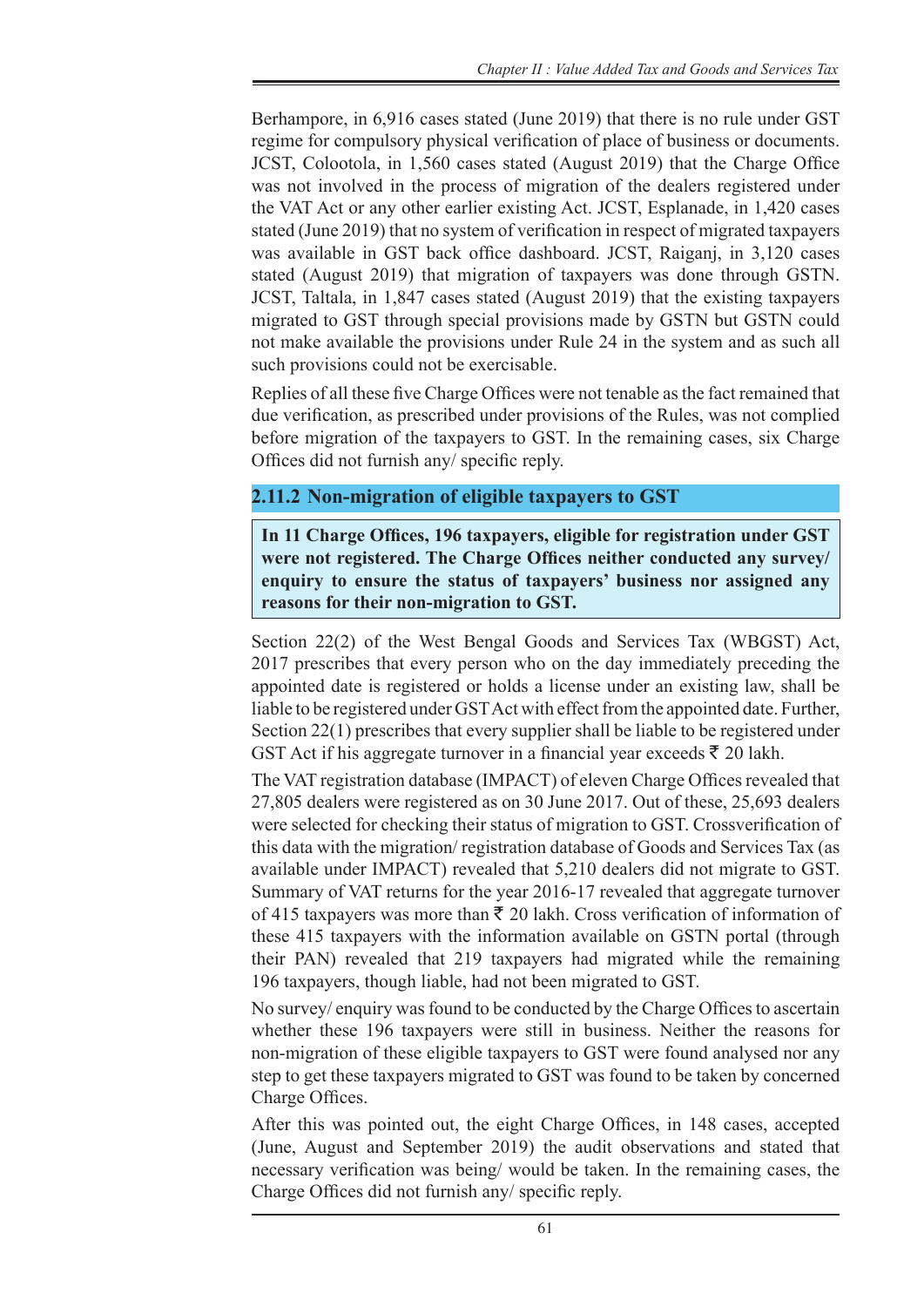# **2.12 Non-submission of final returns by the Goods and Services Tax Identification Number (GSTIN) cancelled taxpayers**

**In 14 Charge Offices, 421 GSTIN cancelled taxpayers, liable to furnish their final return within three months of the date of cancellation or the date of order of cancellation, whichever is later, did not furnish the returns.**

Under provisions of Section 45 of the WBGST Act, 2017 read with Rule 81 of the WBGST Rules, 2017, every registered person whose registration has been cancelled, shall furnish a final return in Form GSTR-10 within three months of the date of cancellation or the date of order of cancellation, whichever is later. As per Section 46 of the Act, where the taxpayer fails to furnish return under Section 45, a notice shall be issued requiring him to furnish such return within 15 days.

It was observed from the internal website of the DCT, West Bengal that GSTIN of 3,753 taxpayers, who were registered under the jurisdiction of 14 Charge Offices, were cancelled. Cross verification with the GSTN portal revealed that GSTIN of 3,332 taxpayers were cancelled with effect from 1 July 2017, i.e., the date of commencement of GST regime and therefore, they were not required to submit returns. GSTIN of balance 421 taxpayers were cancelled with effect from dates between 14 July 2017 and 3 June 2019. Thus, these 421 taxpayers were liable to submit their final returns in Form GSTR-10 within three months of the date of cancellation or the date of order of cancellation, whichever is later. However, no final return was submitted by the taxpayers. Further, no notice, as required under provisions of Section 46 of the Act, was found to have been issued by the proper officers. Delayed action in this regard may result in loss of Government revenue in case the cancelled taxpayers become missing or untraceable.

After this was pointed out in audit, nine Charge Offices, in 283 cases, accepted (May to September 2019) the audit observations and stated that notices for submission of final return were issued/ being issued. Taltala Charge Office in 10 cases stated (August 2019) that out of the 10 taxpayers only two are under their jurisdiction and further stated that Goods and Services Tax Network (GSTN) was not yet prepared for online submission of GSTR-10. The reply is not tenable as in the list of GSTIN cancelled taxpayers of the Directorate, the charge jurisdiction of all these 10 taxpayers was mentioned as Taltala charge. Moreover, the discrepancy, regarding availability of provisions for online submission of GSTR-10, was not taken up with GSTN. In the remaining cases, the Charge Offices did not furnish any/ specific reply.

# **2.13 Transitional Credit**

A report regarding discrepancy between "State Goods and Services Tax (SGST) claim as per Form- GST TRAN-01" and "ITC available to be carried forward as per last VAT return" in respect of 556 taxpayers of 15 Charge Offices (audited between April 2019 and September 2019) was forwarded by the Information System Division (ISD) of the Directorate of State Tax, West Bengal to the concerned Charge Officers for necessary action. Under the provisions of the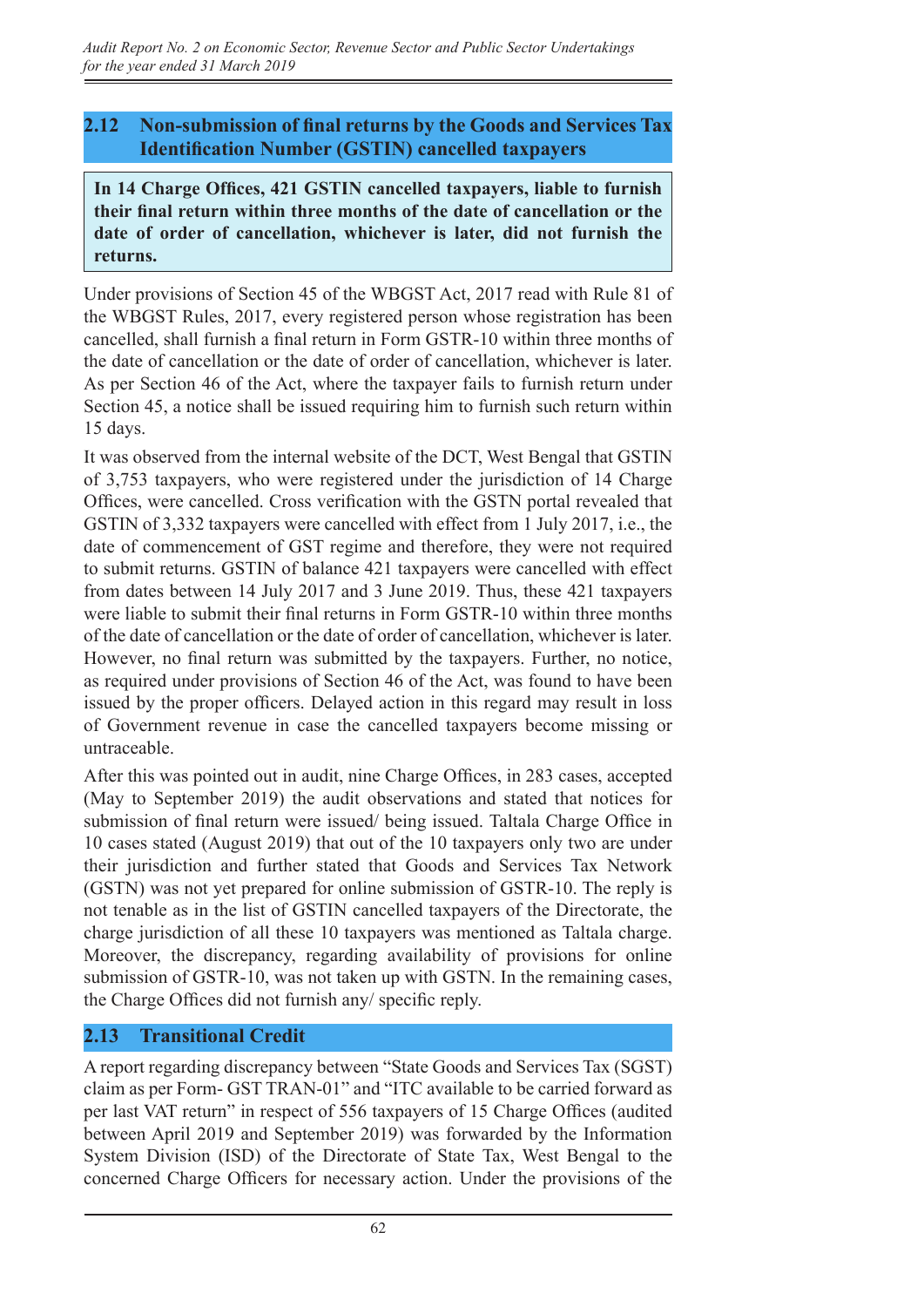GST Act, all these cases were liable to be verified by the proper officer and proceedings, wherever applicable, were to be initiated in respect of any credit wrongly availed by the taxpayers.

All these cases were checked in audit to ascertain reconciliation/ realisation of excess credit with interest, if any, in these cases. During checking of these cases, discrepancies noticed by Audit are discussed under the following paragraphs:

# **2.13.1 Excess claim of transitional SGST credit**

**In 10 Charge Offices, 263 taxpayers claimed excess transitional credit of**  ` **10.75 crore. The proper officers neither verified nor initiated proceedings under Section 73 or 74 against taxpayers for such irregular claims.**

As per provisions under Rule 117 (3) of the WBGST Rules, 2017, the amount of credit specified in the application in Form- GST TRAN-01 shall be credited to the Electronic Credit Ledger of the applicant maintained in Form- GST PMT-02 on the common portal. Further, Rule 121 prescribes that the amount so credited under Rule 117 (3) may be verified and proceedings under Section 73 (Determination of tax not paid or short paid or erroneously refunded or ITC wrongly availed or utilised for any reason other than fraud or any willful misstatement or suppression of facts) or, as the case may be, Section 74 (Determination of tax not paid or short paid or erroneously refunded or ITC wrongly availed or utilised by reason of fraud or any willful misstatement or suppression of facts) shall be initiated in respect of any credit wrongly availed, whether wholly or partly.

The compliance of ISD report regarding discrepancy between "SGST claim as per Form-GST TRAN-01" and "ITC available to be carried forward as per last VAT return" was checked in audit. Audit noticed that 263 taxpayers under 10 Charge Offices claimed SGST ITC of  $\bar{\tau}$  12.83 crore as transitional credit of SGST. However, as per VAT returns for the period quarter ending June 2017, the total amount of ITC carried forward was  $\bar{\mathcal{F}}$  2.08 crore only.

Thus, the taxpayers claimed ITC of  $\bar{\tau}$  10.75 crore in excess as transitional credit of SGST under GST. The cases were to be verified by the proper officers and proceedings under Section 73 or 74 of the WBGST Act, 2017 were to be initiated, if required, but no such verification/ initiation was found to have been taken. This resulted in excess claim of transitional credit of SGST of  $\bar{\xi}$  10.75 crore.

After this was pointed out, the five Charge Offices, in 108 cases involving  $\bar{\xi}$  4.47 crore, accepted (June to August 2019) the audit observations and stated that e-mail to the taxpayers were sent for payment/ reconciliation. In the remaining cases, the Charge Offices did not furnish any/ specific reply.

#### **2.13.2 Non-realisation of interest**

**Twenty eight taxpayers in six Charge Offices did not pay interest for excess/irregular claim of transitional credit. No action was taken by the proper officers for realisation of interest of**  $\bar{z}$  **0.72 crore.** 

Section 73 of the WBGST Act 2017 prescribes determination of tax not paid or short paid or erroneously refunded or ITC wrongly availed or utilised for any reason other than fraud or any wilful misstatement or suppression of facts.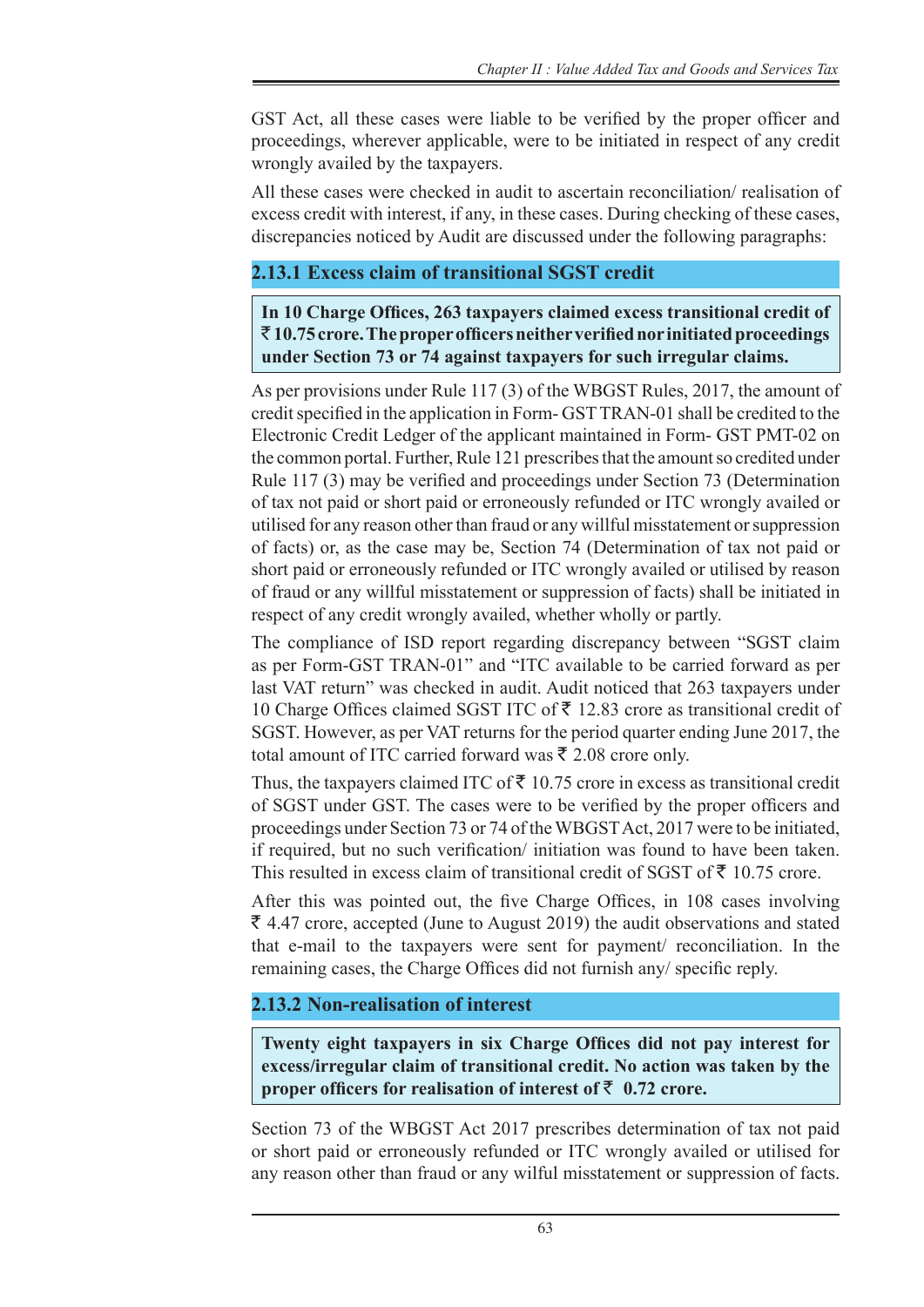Further, Section 73(5) of the WBGST Act 2017 prescribes that the person chargeable with tax may, before service of notice under sub-section (1), pay the amount of tax along with interest payable under Section 50, at the rate of 18 *per cent*.

Scrutiny of the report of ISD regarding discrepancy between "SGST claim as per Form-GST TRAN-01" and "ITC available to be carried forward as per last VAT return" revealed that 28 taxpayers under six Charge Offices claimed ITC of  $\bar{\xi}$  7.19 crore in TRAN-01 whereas ITC of  $\bar{\xi}$  0.86 crore only was available in their last VAT returns. Thus, these taxpayers claimed excess SGST of  $\bar{z}$  6.33 crore. Of these excess claims of  $\bar{\tau}$  4.41 crore was reversed/ paid by the taxpayers, however, interest was not paid. Proper officers did not take any action to realise the interest from the taxpayers. This resulted in non-realisation of interest of  $71.79$  lakh.

After this was pointed out, two Charge Offices, in 17 cases involving ` 13.88 lakh, accepted (Behala-September 2019 and Colootola-August 2019) the observation and stated that necessary action was being taken to recover the amount. Taltala Charge Office, in one case involving  $\bar{\tau}$  3.85 lakh, stated (August 2019) that the excess ITC had not been utilised for payment; the claim of the taxpayer was being verified and if it was found correct, interest was not applicable. Contention of the local office is not acceptable because under provisions of GST, if a taxpayer claims ITC in excess of his eligibility in TRAN-1, he is liable to pay interest irrespective of the fact of utilisation of that excess ITC for payment of GST. In the remaining cases, the Charge Offices did not furnish any/ specific reply.

# **2.14 Refund under GST**

As per online refund application MIS report of 15 Charge Offices, a total 2,234 refund applications were filed online. All the cases were checked in audit to ascertain non-disposal of refund cases due to non-submission of hard copy of the refund applications along with relevant documents by the applicants. Further, to ascertain other deficiencies related to refund like delayed disposal of refund, incorrect allowance of refund, refund without adjusting the arrears of dues, refund granted by the central tax authority instead of state tax authority, *etc*., 1,200 cases out of 2,234 cases were selected for checking on the basis of high money value of the refund cases. The local offices produced 1,095 cases which were checked in audit. Compliance deficiencies noticed by audit are discussed under the following paragraphs:

# **2.14.1 Non-disposal of refund cases**

In 11 Charge Offices, 737 refund cases of  $\bar{z}$  15.72 crore filed online by **the taxpayers remained un-disposed due to lack of action on the part of the proper officers.**

Under Section 54(7) of the WBGST Act, the proper officer shall issue the order of refund within 60 days from the date of receipt of application complete in all respects.

Further, as per instructions under trade circular No.-57/2018 of the Commissioner of Commercial Taxes, West Bengal issued in December 2018, in respect of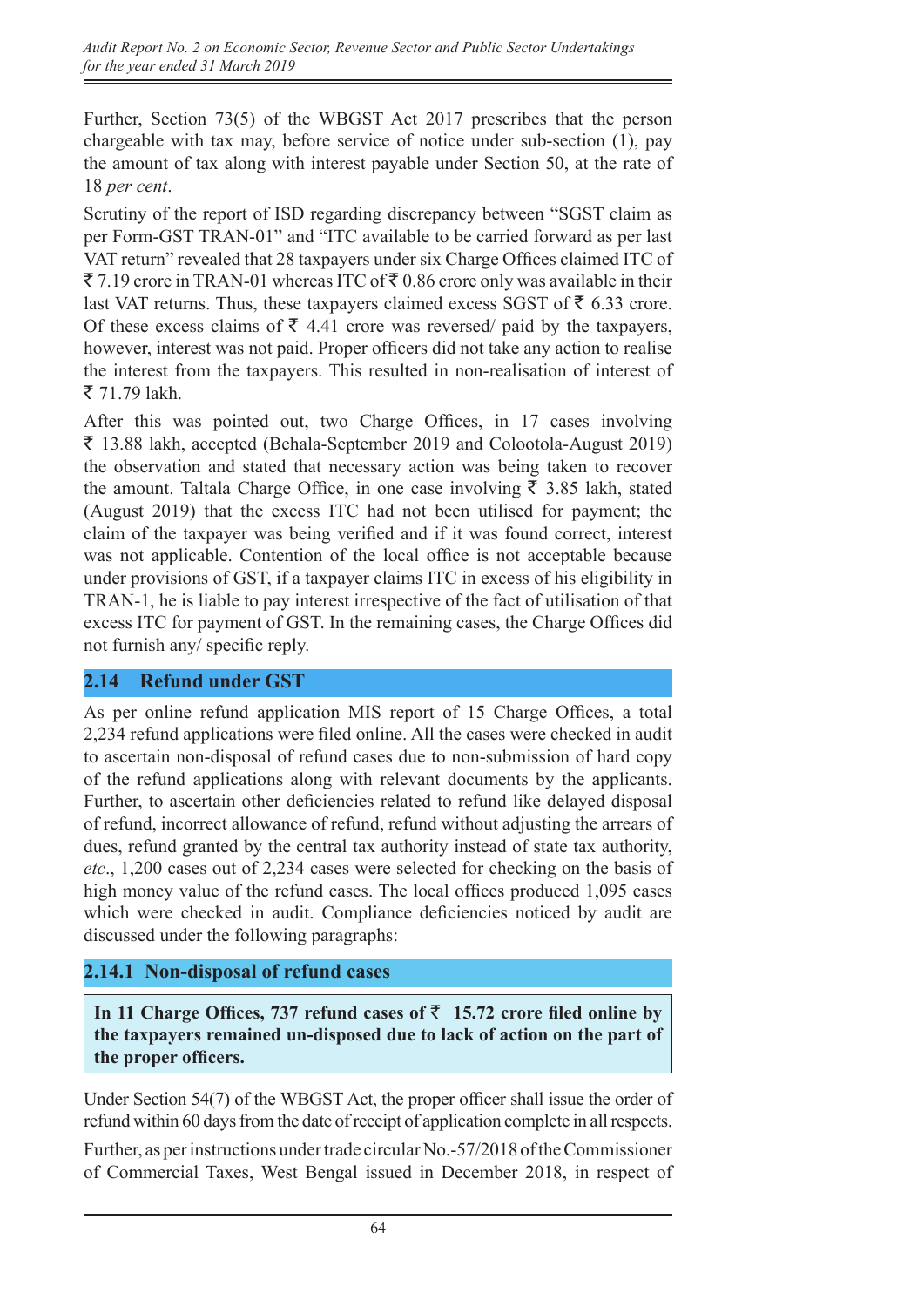refund applications that have been generated on the portal but not physically received in the jurisdictional tax offices, a communication is to be sent to all such claimants on their registered e-mail IDs informing that the application needs to be physically submitted to the jurisdictional tax office within 15 days of the date of the e-mail. If the claimant does not submit the application physically within the period, the application shall be summarily rejected and the debited amount shall be re-credited to the Electronic Credit Ledger.

Cross-verification of the refund cases filed online with the refund registers and refund case records revealed that 737 refund cases of 578 taxpayers under 11 Charge Offices were not attended to by the offices. Further, the proper officers did not communicate the claimant on their registered e-mail ids that the application needed to be physically submitted to the jurisdictional tax office within 15 days from the date of the e-mail, failing which the application would be summarily rejected and the debited amount would be re-credited to the Electronic Credit Ledger/ Electronic Cash Ledger. Non-compliance with the provisions of the trade circular resulted in non-disposal of 737 refund cases involving refund amount of  $\bar{\bar{\mathcal{F}}}$  15.72 crore.

After this was pointed out, five Charge Offices, in 177 cases involving  $\bar{\xi}$  52.62 lakh, accepted (June to September 2019) the audit observation and stated that e-mail to the taxpayers were sent for submission of hard copy of the refund application for early disposal of refund cases and Lalbazar Charge Office further stated (June 2019) that four refund cases involving  $\bar{\tau}$  0.13 lakh were rejected for non-production of hard copy of the application. Berhampore Charge Office, in 120 cases involving  $\bar{\xi}$  21.29 lakh, stated (June 2019) that there was no reflection of refund on the dash board of the proper officers, hence it was not possible to dispose of those refund applications. The reply is not tenable as the refund data was available and easily accessible by all the Charge Offices on the internal website of the Directorate and required to be disposed of as per provisions of the circular. In the remaining cases, the Charge Offices did not furnish any/ specific reply.

# **2.14.2 Incorrect allowance of refunds**

#### **In 19 cases of six taxpayers in two Charge Offices, inadmissible claims of**  refund of  $\bar{z}$  97.72 lakh were allowed by the proper officers.

Proviso to Section 54 (3) of the WBGST Act prescribes that refund of accumulated Input Tax Credit (ITC) shall be allowed in case the accumulation was due to rate of tax on input supplies being higher than the rate of tax on output supplies, except supplies of goods or services or both, as may be notified by the Government. Further, Notification No. 1129-F.T. and Notification No.5/2017-Central Tax (Rate) issued in June 2017 by West Bengal Government and Central Government, respectively specify the list of goods on which no refund of accumulated ITC shall be allowed to a taxpayer for supply of those goods.

Proviso to Section 54 (3) of the Central Goods and Services Tax (CGST), Act, 2017 prescribes that no refund of input tax credit shall be allowed, if the supplier of goods or services or both avails of drawback in respect of central tax or claims refund of the integrated tax paid on such supplies. Further, as per circular